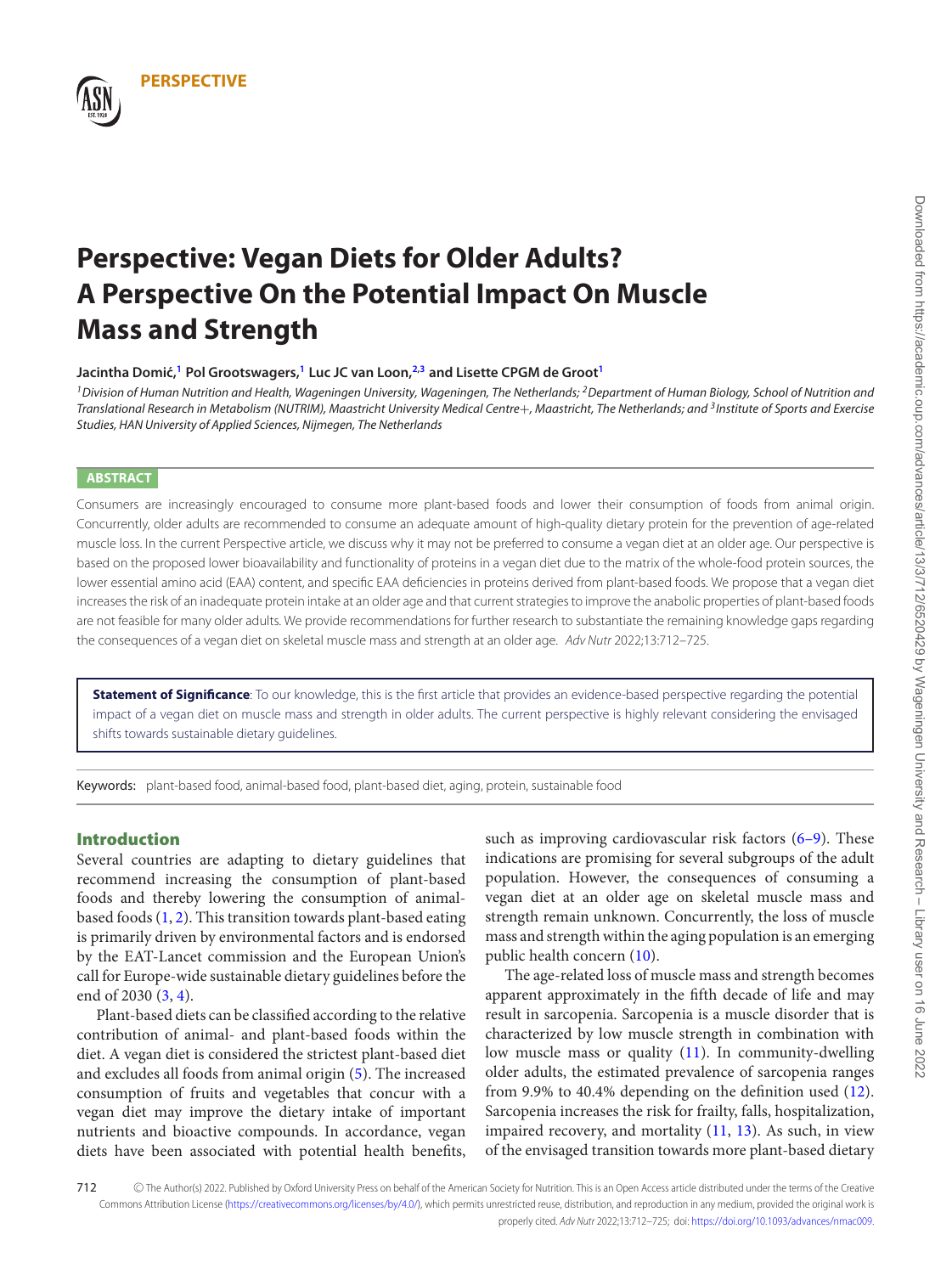guidelines, it is urgently needed to underscore the potential impact of a vegan diet on muscle mass and strength at an older age.

The aim of the current Perspective article is to discuss the potential consequences of a vegan diet on muscle mass and strength in adults aged 65 y and older. Thereby, we extend our evaluation from data on isolated plant-based protein sources towards the impact of consuming whole meals and diets. This whole-diet, or so-called holistic, approach has gained more emphasis in the recent years as it considers all food component interactions within meal matrices [\(14,](#page-11-4) [15\)](#page-11-5). Burd and colleagues [\(15\)](#page-11-5) recently highlighted the importance of such an approach when assessing the effects of dietary interventions, focusing on meals and diets rather than single food sources, since food components interact differently when consumed as part of a meal rather than in isolation.

The current article *1*) provides a short overview of the current status of knowledge regarding dietary protein recommendations for older adults, *2*) discusses the quality and functionality of both isolated plant-based proteins and proteins within a vegan meal, *3*) highlights why current strategies to improve the anabolic properties of a vegan diet may not be feasible for older adults, *4*) explains that a vegan diet increases the risk of an inadequate protein intake in older adults, *5*) provides an overview of the existing evidence regarding vegan diets and the potential impact on muscle mass and strength in older individuals, and *6*) provides suggestions for future research regarding this aspect.

## **Current Dietary Protein Recommendations for Older Adults**

An effective strategy to attenuate the rate of decline in muscle mass and strength with advancing age is ample physical activity combined with sufficient intake of high-quality dietary protein [\(16,](#page-11-6) [17\)](#page-11-7). Dietary protein contains indispensable nutrients called essential amino acids (EAAs) that are vital for maintenance of muscle mass and strength throughout life. The consumption of dietary protein induces hyperaminoacidemia, which stimulates muscle protein synthesis

Address correspondence to JD (e-mail: [jacintha.domic@wur.nl\)](mailto:jacintha.domic@wur.nl).

(MPS) and inhibits muscle protein breakdown via various pathways. The balance between MPS and muscle protein breakdown (i.e., muscle protein turnover) determines muscle maintenance, loss, or growth. When MPS exceeds breakdown consistently, this leads to the accretion of newly synthesized muscle proteins and eventually muscle growth [\(18,](#page-11-8) [19\)](#page-11-9).

The ability of a protein source to alter muscle protein balance is dependent on its digestion and absorption, splanchnic amino acid uptake, plasma amino acid availability, the transportation of amino acids to the muscle, the subsequent uptake of amino acids by the muscle, and intramuscular signalling [\(20\)](#page-11-10). Furthermore, the EAA content of a protein [source is pivotal for the postprandial stimulation of MPS \(21–](#page-11-11) 25).When a protein source lacks 1 EAA, all other amino acids appear to be oxidized rather than used for MPS [\(26\)](#page-11-12). It is suggested that EAAs themselves may function as nutritional signals with the potential to directly stimulate MPS and inhibit protein breakdown. For example, the EAA leucine is shown to have the ability to stimulate MPS by activating the mammalian target of rapamycin complex 1 (mTORC1) pathway, and subsequently activating mRNA translation [\(22,](#page-11-13) [27,](#page-11-14) [28\)](#page-11-15).

Older adults are recommended to consume sufficient high-quality protein to maintain muscle mass and physical function and to support healthy aging [\(13,](#page-11-3) [16,](#page-11-6) [17,](#page-11-7) [29\)](#page-11-16). The RDA for dietary protein is 0.8 g/kg body weight per day [g/(kg·d)] for all adults aged 18 y and older [\(30\)](#page-11-17). However, the current RDA is primarily obtained from nitrogen balance studies in young adults and may not be representative for older individuals [\(13,](#page-11-3) [31\)](#page-11-18). Older adults have been observed to exhibit lower sensitivity to protein consumption, known as age-related anabolic resistance. As such, older adults may require a higher dose of protein intake to adequately stimulate MPS [\(13\)](#page-11-3). Expert groups emphasize that a daily dietary protein intake of 0.8 g/(kg·d) is too low for the maintenance of muscle mass in individuals aged  $\geq 65$  y, and have repeatedly proposed to increase the RDA for older adults to approximately 1.0–1.2  $g/(kg \cdot d)$ , with specific attention to timing and quality of the consumed protein [\(13,](#page-11-3) [16,](#page-11-6) [17,](#page-11-7) [29\)](#page-11-16).

#### **The Protein Quality of a Vegan Diet**

The quality of a protein source (i.e., a whole-food product or protein in its isolated form) relates to its ability to meet metabolic demands and to support growth and maintenance of body protein mass [\(32\)](#page-11-19). The quality of a protein source is determined by its EAA content, the digestibility of the protein, and subsequent bioavailability of the proteinderived amino acids. The bioavailability of an amino acid is the proportion of the consumed amino acid that is fully digested and absorbed [\(31,](#page-11-18) [33–35\)](#page-11-20). Together, all these factors contribute to the functionality of the protein—that is, the ability of the amino acids within the protein to serve their purpose after absorption, for example, to synthesize new proteins in the body or to serve their role in the regulation of neurotransmission or fluid balance.

The recommended method to evaluate protein quality is amino acid scoring. Until recently, the Protein Digestibility

Supported by a grant from the Regio Deal Foodvalley (162135).

LJCvL has received research grants, consulting fees, speaking honoraria, or a combination of these for research on the impact of exercise and nutrition on muscle metabolism, which include funding from companies that produce dairy, meat, and/or plant-derived proteins. A full overview on research funding is provided at: [https://www.maastrichtuniversity.nl/l.vanloon.](https://www.maastrichtuniversity.nl/l.vanloon) LCPGMdG and PG have received grants for research on the impact of nutrition (and exercise) on muscle metabolism, from the Dutch government (ZonMw), the European Union (H2020), and Top Institute Food and Nutrition, which pre-competitively includes funding from food industry (small and medium sized enterprises and larger enterprises). LCPGMdG is an editor on Advances in Nutrition but played no role in the Journal's evaluation of the manuscript. Author disclosures: The authors report no conflict of interest.

Perspective articles allow authors to take a position on a topic of current major importance or controversy in the field of nutrition. As such, these articles could include statements based on author opinions or point of view. Opinions expressed in Perspective articles are those of the author and are not attributable to the funder(s) or the sponsor(s) or the publisher, Editor, or Editorial Board of Advances in Nutrition. Individuals with different positions on the topic of a Perspective are invited to submit their comments in the form of a Perspectives article or in a Letter to the Editor.

Abbreviations used: ANF, antinutritional factor; DIAAS, Digestible Indispensable Amino Acid Score; EAA, essential amino acid; en%, % of energy; MPC, milk protein concentrate; MPS, muscle protein synthesis; PDCAAS, Protein Digestibility Corrected Amino Acid Score.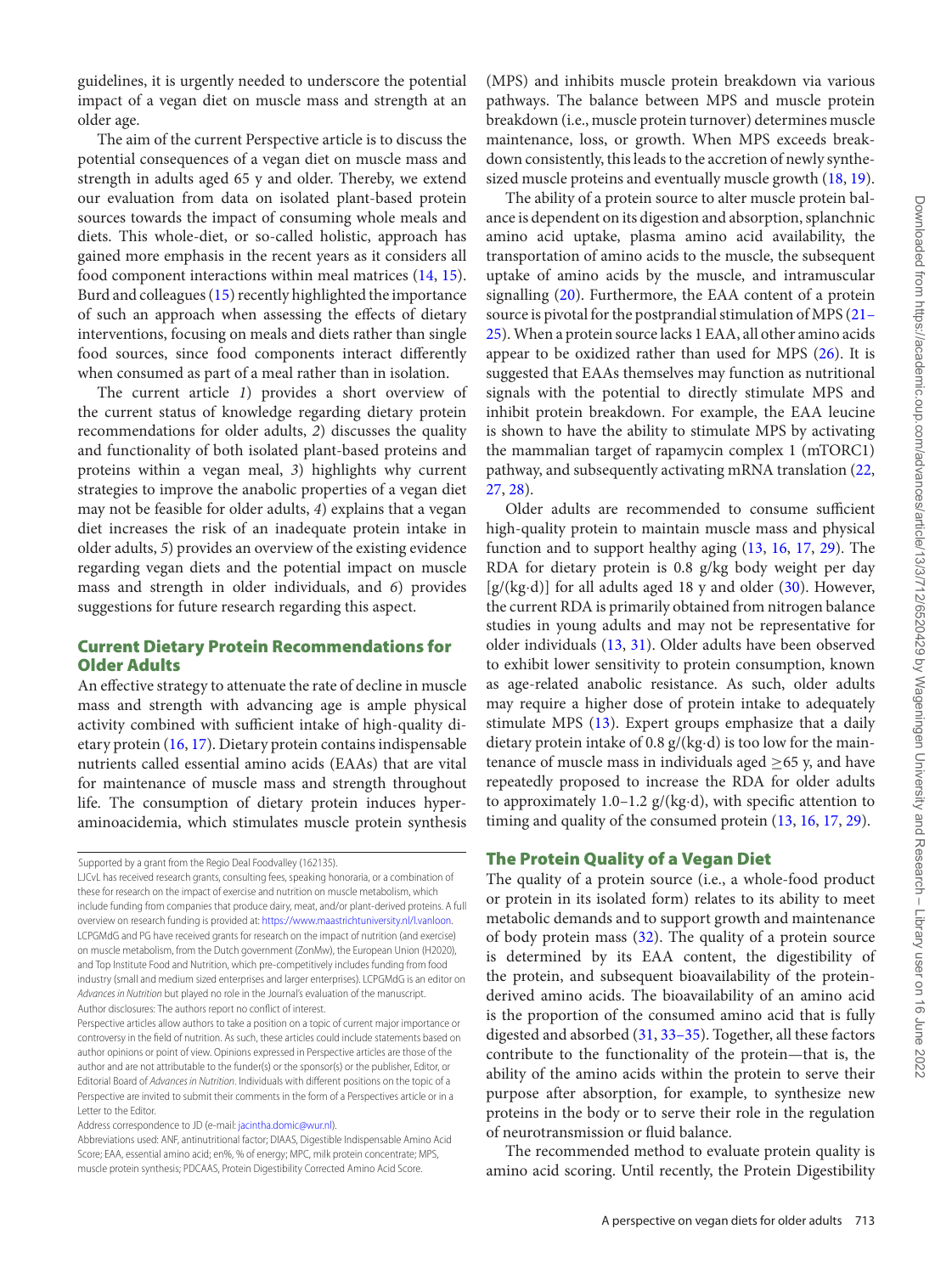Corrected Amino Acid Score (PDCAAS) was the recommended means to express the quality of a protein source. The PDCAAS was calculated based on a single value of fecal crude protein digestibility. This factor was criticized and considered as a major shortcoming and led to the adoption of a new amino acid scoring method, the Digestible Indispensable Amino Acid Score (DIAAS). The DIAAS differs from the PDCAAS by using true ileal amino acid digestibility for each individual EAA instead of a single fecal crude protein digestibility value for evaluating the quality of a protein source, since this reflects the bioavailability of the EAAs more accurately [\(31\)](#page-11-18). A short explanation of the DIAAS can be found in **Text Box 1.**

# **Text Box 1 The DIAAS**

The DIAAS is currently the recommended method by the FAO to evaluate the protein quality of a food, meal, or diet. The DIAAS is based on the EAA composition of the food source and the ileal digestibility of each EAA. The DIAAS of a protein source is determined by its most limiting digested EAA. As the DIAAS of a protein source increases, the quality of that protein source increases. The DIAAS classification is as follows: <75, no quality claim; 75–99, high-quality protein;  $\geq$ 100, excellent-quality protein. A DIAAS  $\geq$  100 indicates that the protein source has no limiting EAA. These foods may be used as complementary sources to foods with a lower DIAAS to achieve better protein quality in a diet  $(31).$  $(31).$ 

The DIAAS is acknowledged as the best method currently available to assess protein quality, but still exhibits several limitations that are essential to consider when evaluating the protein quality of a vegan diet [\(34,](#page-11-21) [36\)](#page-11-22). One of these limitations is that the true ileal digestibility of the EAA does not always accurately reflect bioavailability when it comes to dietary protein sources that have undergone a certain degree of processing (e.g., at the manufacturer or heat treatment while cooking at home). This is mainly the issue for the amino acids lysine, methionine, cysteine, threonine, and tryptophan [\(34,](#page-11-21) [37,](#page-11-23) [38\)](#page-11-24). According to Batterham [\(38\)](#page-11-24), the ratio of retained lysine to the ileal digestible lysine in pigs was only 0.36 after consuming a cottonseed meal. The ratios were higher after consuming a meat and a soybean meal (0.60 and 0.75). For methionine, these values were 0.38 for the cottonseed meal and 0.45 for both the meat and the soybean meal. It was concluded that heat processing affects the availability, but not the digestibility of these amino acids, and as such, that the true ileal digestibility of these amino acids overestimates their availability, especially in meals that exhibit a lower protein quality. Another limitation is that the DIAAS does not provide insight on how the absorbed amino acids stimulate downstream physiological targets (i.e., its functionality), such as the stimulation of MPS [\(39\)](#page-11-25). Furthermore, the DIAAS values of many foods that are

consumed within a vegan diet, such as meat analogues, nuts, and seeds, are not yet available.

To date, most research into DIAAS exclusively focused on raw and isolated food products and proteins [\(36,](#page-11-22) [39,](#page-11-25) [40\)](#page-11-26). Protein concentrates ( $\geq$ 25% protein) and isolates ( $\geq$ 90% protein) are derived by the removal of nonprotein constituents. Taking it a step further, proteins can be processed via enzymatic hydrolyzation to provide protein hydrolysates [\(41\)](#page-11-27). Subsequently, any effects of other food components on the bioavailability of the protein-derived amino acids are excluded. However, proteins and food products are generally consumed as part of a meal rather than in their isolated form and it is essential to consider the interplay between food components within such a meal that may affect amino acid bioavailability and subsequently their functionality [\(32,](#page-11-19) [42,](#page-11-28) [43\)](#page-12-0). Taking these factors into account, in the following paragraphs we separately discuss that *1*) the protein quality of most isolated plant-based foods and proteins is inferior to those of animal origin and *2*) the quality of vegan mixed meals and diets is uncertain and that calculating its DIAAS based on blending isolated food sources does not account for the food component interaction(s) within a single meal or within a specific diet.

# **Isolated plant-based foods and proteins exhibit inferior protein quality compared with animal-based foods and proteins**

Protein quality and amino acid content vary widely among animal- and plant-based foods and proteins. The amino acid profile of most animal-based foods and proteins can be considered complete, meaning that these foods and proteins do not exhibit a limiting amino acid, and their DIAAS often reflects excellent protein quality (**[Figure 1](#page-3-0)**A). On the other hand, the plant-based foods and proteins from which data regarding protein digestibility are currently available are frequently limiting in 1 or more EAA, resulting in lower DIAAS, and show a high heterogeneity regarding their amino acid profiles  $(40, 44-48)$  $(40, 44-48)$ . Gorissen et al.  $(44)$  observed that plant-based protein isolates exhibit, on average, an 11% lower EAA content than animal-based protein isolates, with a wide variety in EAA profiles between the different plant-based protein isolates. Specifically, the EAA contents of oat, lupin, wheat, and hemp exhibit an EAA content below the amino acid requirements as established by the WHO [\(49\)](#page-12-2) and their EAA contents display 21%, 21%, 22%, 23%, and 23% of total protein, respectively. On the other hand, soy, brown rice, pea, corn, and potato do meet the amino acid requirements established by the WHO and display 27%, 28%, 30%, 32%, and 37% of EAAs from total protein. Plant-based foods and proteins show particularly high heterogeneity regarding methionine and lysine contents. Interestingly, plant-based foods that are high in methionine often appear to be low in lysine and vice versa [\(44\)](#page-12-1). An incomplete EAA profile results in an increased oxidation of the other EAAs. Consequently, these EAAs will not become available for MPS [\(26\)](#page-11-12).

Another notable difference in EAA content between isolated animal-based foods and proteins and those of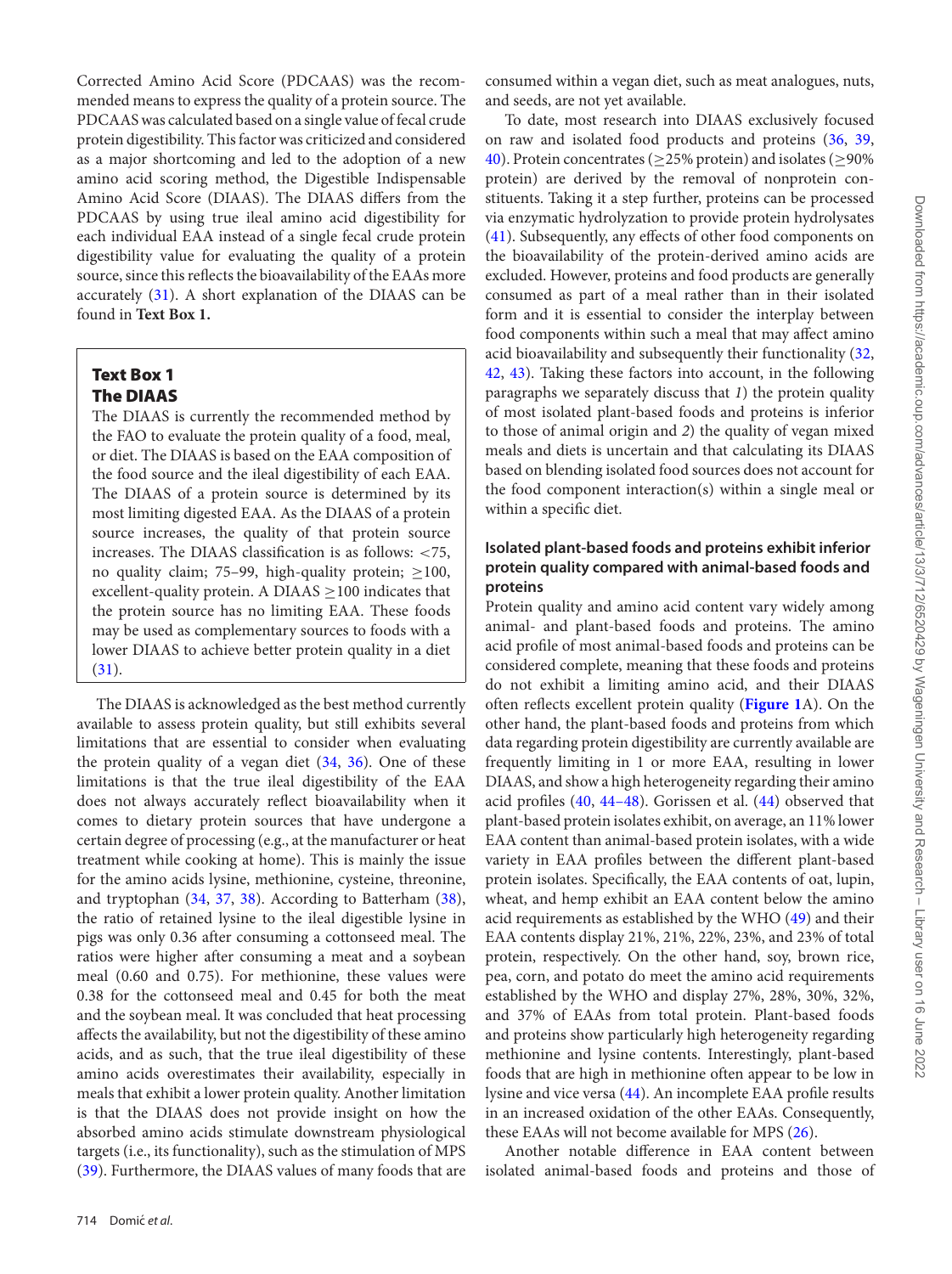<span id="page-3-0"></span>

**FIGURE 1** An overview of the DIAAS as determined using the adult reference values for several plant- and animal-based food products (A) and plant-based food blends (B). Data derived from Herreman et al. [\(40\)](#page-11-26) (supplementary data). DIAAS, Digestible Indispensable Amino Acid Score.

plant origin is that isolated plant-based foods and proteins generally exhibit a lower proportion of the anabolic EAA leucine [\(44\)](#page-12-1). The leucine content of the plant-based protein isolates observed by Gorissen et al. [\(44\)](#page-12-1) varied from 5.1% in hemp to 13.5% in corn, with an average leucine content of  $7.1\% \pm 0.8\%$ . The animal-based protein isolates in that study exhibited a higher average leucine content of  $8.8\% \pm 0.7\%$ . Zaromskyte et al. [\(50\)](#page-12-3) recently found that in older adults specifically, the leucine content of isolated proteins appears to play an important role in the postprandial regulation of MPS. It should be noted, however, that in the context of mixed meals, the regulatory role of leucine on MPS remains uncertain. It has been observed that whole eggs (containing 18 g protein and 17 g fat) elicit a greater MPS response when compared with egg whites (18 g protein, 0 g fat) in young individuals, despite a similar plasma leucine response [\(51\)](#page-12-4). Although the mechanism behind this finding remains unclear, other components within the food matrix of a mixed meal, as discussed in more detail below, may also modulate the MPS response rather than aminoacidemia alone. An important notion on this is that this observation was made in young individuals and the regulatory role of leucine in MPS appears to be less evident at a younger age [\(50\)](#page-12-3). As such, the specific role of leucine within the context of mixed meals in older individuals requires further research.

Herreman et al. [\(40\)](#page-11-26) combined information from different datasets to calculate the DIAAS of 17 foods and a number of food blends. Several of these DIAAS values are presented in [Figure 1.](#page-3-0) All but 1 of the animal-based foods assessed in their study contained protein of excellent quality  $(DIAAS > 100)$ . With respect to the plant-based foods, the DIAAS values as calculated with the adult reference values ranged from 43 to 125, with only soy and potato showing excellent protein quality. Pea and lupin both showed a DIAAS of 83, indicating high protein quality. The remaining plant-based foods were not classified as high or excellent protein quality as a result of their low DIAAS values [\(40\)](#page-11-26). Another study calculated that the DIAAS values for seitan, tofu, soya milk, and pea emulsion containing pea protein isolate were, respectively, 28, 97, 117, and 60, again emphasizing the high heterogeneity in protein quality between plant-based foods [\(47\)](#page-12-5).

The difference in amino acid digestibility between isolated animal- and plant-based protein was recently illustrated in healthy young males [\(52\)](#page-12-6). In that study, Pinckaers and colleagues [\(52\)](#page-12-6) observed significantly greater increases in plasma EAA, leucine, lysine and methionine concentrations after the ingestion of 30 g of milk protein concentrate (MPC) compared with a similar amount wheat protein hydrolysate. A smaller, but still significant, increase in these plasma EAA values was observed after the consumption of MPC as compared with a blend containing both MPC and wheat protein hydrolysate, illustrating improvements in EAA availability with increasing quality of the protein source. Similar findings were observed in older men  $(53).$  $(53).$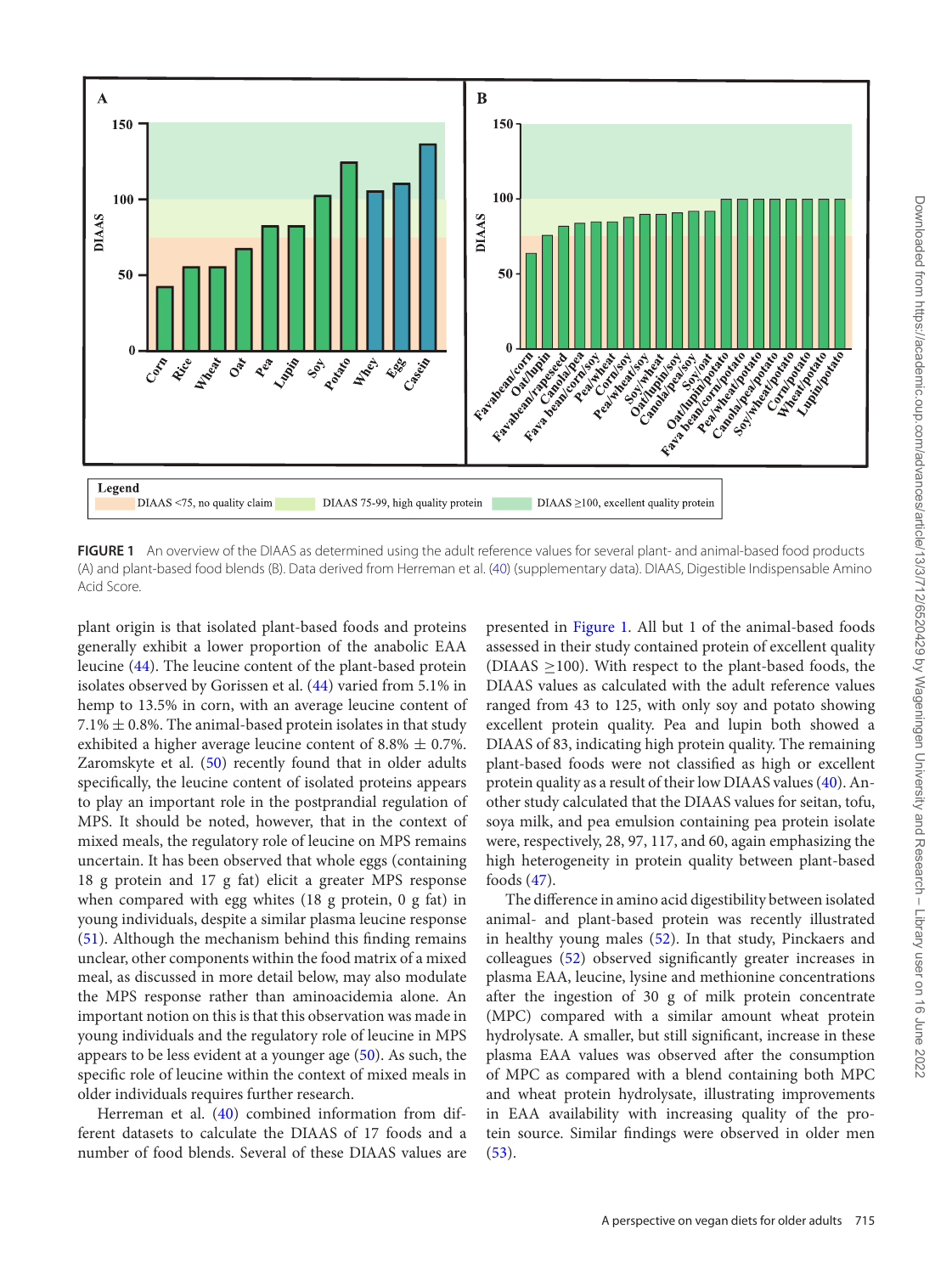The differences in EAA availability observed by Pinckaers and colleagues were, however, not reflected in the effects on MPS. The wheat protein hydrolysate led to sufficient availability of EAAs to stimulate MPS in these young men [\(52\)](#page-12-6). However, in older individuals, isolated protein of low quality has been observed to be inferior in stimulating MPS when compared with higher quality protein [\(53,](#page-12-7) [54\)](#page-12-8). A recent meta-analysis [\(54\)](#page-12-8) found that protein of high quality, which was based on total amino acid profiles, leucine content, and DIAAS, elicited a greater increase in postprandial and resistance exercise–induced MPS of 0.012 (0.01–0.02) and 0.014 (0.01–0.02) than did dose-matched, low-quality proteins in older individuals. These values related to a mean difference of 41% and 33% between protein of high quality and the control group for postprandial and resistance training–induced MPS. The effect on MPS appeared to be more evident at a more advanced age. Nonetheless, there was no effect of protein quality on lean body mass and strength in older adults. This discrepancy may be explained by several factors. As discussed in detail by the authors as well, the acute measurement of MPS is predominantly performed under strictly controlled circumstances and may not directly relate to longer-term outcomes that ensue under free-living conditions, especially without the assessment of muscle protein breakdown. Furthermore, with the exception of 1 study, all studies used a DXA scan to assess lean body mass. Since lean body mass assessed via a DXA scan also includes other soft tissues in addition to muscle mass, small effects on muscle mass may have been overlooked. The small sample of studies available for meta-analysis regarding these outcomes and inconsistent assessment methods between studies may have contributed to these discrepant findings as well [\(54\)](#page-12-8). It should be noted that the extent to which older adults respond to protein consumption is highly dependent on their physical activity level and the amount of protein consumed [\(53,](#page-12-7) [55,](#page-12-9) [56\)](#page-12-10).

# **Combining isolated plant-based foods is only a crude estimation of the protein quality of a vegan meal**

The heterogeneity in amino acid profiles of plant-based foods allows for making combinations of 2 or more complementary sources to achieve higher DIAAS values [\(Figure 1B](#page-3-0)) [\(33,](#page-11-20) [40,](#page-11-26) [44\)](#page-12-1).When different plant-based foods are combined properly within a meal, metabolic amino acid demands can be met by smaller portions. This would lead to a meal with an improved nutritional efficiency. In particular, plant-based foods that are of high protein quality on their own, such as potato and soy, have the potential to complement the plant-based foods of lower protein quality. For example, a food blend of pea, wheat, and potato leads to a DIAAS of 100, whereas their individual DIAAS values are 83, 56, and 125 [\(40\)](#page-11-26). Since foods are mostly consumed as part of a meal rather than in isolation, this provides an opportunity to adequately combine different plant sources within a meal to obtain a higher protein quality.

Unfortunately, this strategy provides merely a rough estimation of the actual DIAAS of a meal. The so-called

food matrix and the processing or preparing of a meal affect amino acid bioavailability and cannot be disregarded. For example, antinutritional factors (ANFs) are components in foods that interfere with the availability of nutrients. ANFs formed during food processing, naturally occurring in the food product, or formed during genetic modification of crops, such as Maillard compounds, oxidized sulfur amino acid, p-amino acids, and trypsin inhibitors, limit amino acid bioavailability [\(31,](#page-11-18) [32,](#page-11-19) [42,](#page-11-28) [43\)](#page-12-0). Dietary trypsin inhibitors, mainly found in soybeans and other grain legumes, have been shown to reduce protein digestibility up to 50% in animal studies [\(42\)](#page-11-28). Furthermore, tannins and phytates, mainly present in cereals and grain legumes appear to reduce protein digestibility by as much as 23% and 10%, respectively [\(42\)](#page-11-28). Alternatively, 2 studies observed that, with regard to animal-based foods, other components within the food matrix may positively modulate the muscle anabolic response as well [\(51,](#page-12-4) [57\)](#page-12-11). In addition to the study addressed earlier that observed an increased MPS response following the consumption of whole eggs versus egg whites [\(51\)](#page-12-4), Elliot et al. [\(57\)](#page-12-11) observed that the ratio of threonine uptake relative to the amount of threonine ingested, which represented the net MPS response, was 312% and 91% greater for whole milk than for fat-free milk ( $P < 0.05$ ) and isocaloric fat-free milk in young individuals. However, this aspect is scarcely studied and it remains to be established how the food matrix affects the anabolic properties of a vegan meal in older adults.

Most food components are taken into account in the determination of the DIAAS of a single food product, since they directly affect protein digestibility [\(31\)](#page-11-18). This was illustrated in a recent study that assessed the true ileal digestibility of both soy-based tofu and soya milk in pigs and observed lower true ileal digestibility values of the EAAs methionine and cysteine in tofu when compared with soya milk, resulting in a substantially lower DIAAS in tofu [\(47\)](#page-12-5). Additionally, in piglets, the apparent ileal nitrogen digestibility of raw pea diets has been observed to be 69.1% and 69.5%, whereas this was 83.7% and 85.4% for the diets based on pea protein isolates [\(58\)](#page-12-12).

Although the DIAAS of isolated foods provides valuable information, the nutrients and ANFs within the food matrix interact differently when consumed as part of a meal [\(59\)](#page-12-13). The procedure for the calculation of DIAAS for mixed meals and diets as proposed by the FAO does not take this interaction between different food sources into account. The calculation is based on the summation of DIAAS values of the isolated foods rather than using the ileal digestibility of the mixed meal or diet [\(31\)](#page-11-18). It would indeed not be feasible to assess the ileal digestibility of all the countless possibilities of different food combinations; nonetheless, it is pivotal to consider that any food component interaction within the meal and diet is not reflected in these calculations. This makes it complex to draw conclusions regarding the protein quality of a vegan meal or diet, especially when considering that plant-based foods generally exhibit more ANFs than animal-based foods [\(43\)](#page-12-0).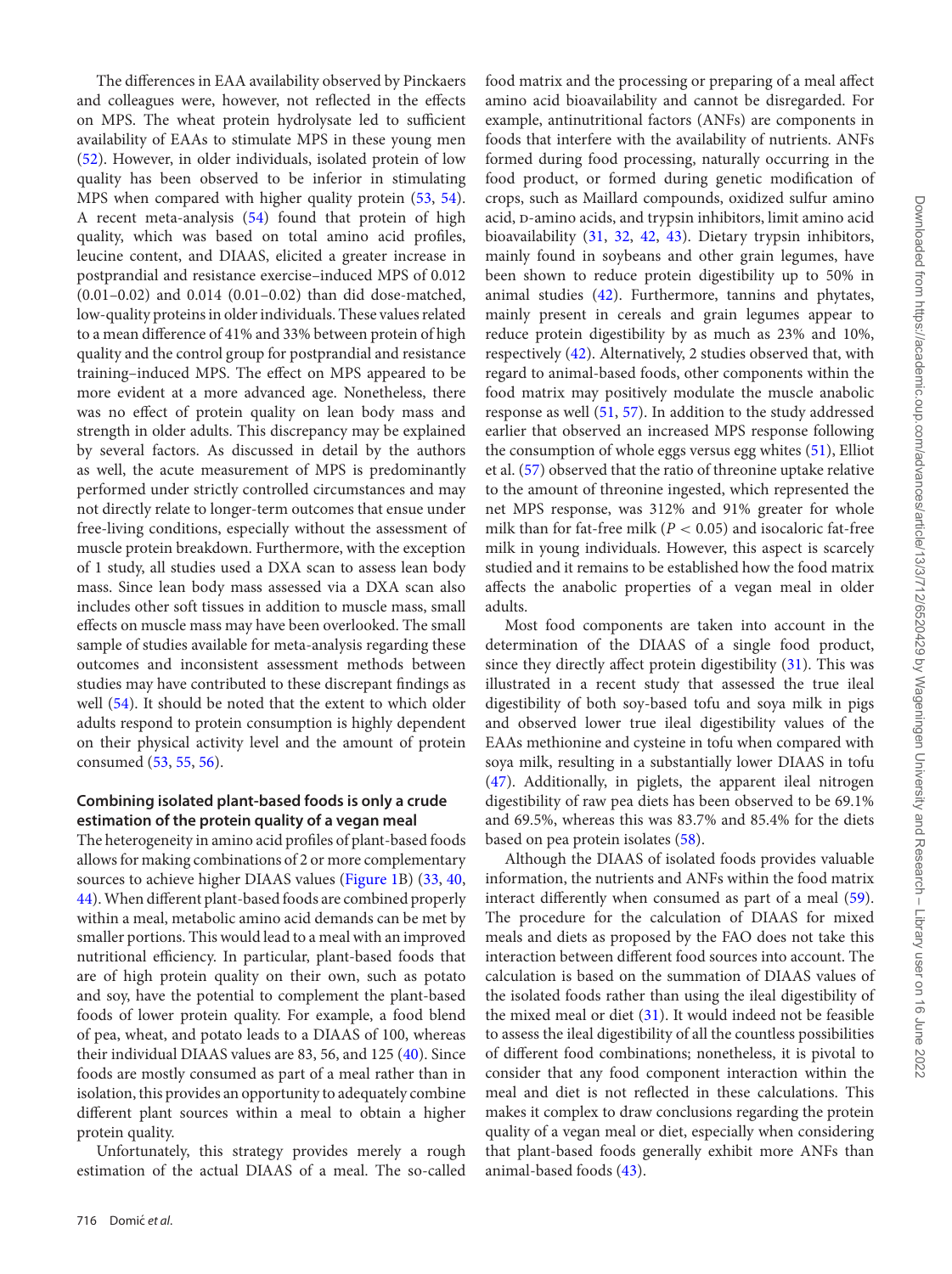### **Increasing portion sizes to improve the anabolic properties of plant-based meals is not a feasible strategy for older adults**

Increasing portion sizes has been proposed as a strategy to increase the intake of protein and EAAs and subsequently compensate for the lower anabolic properties of plant-based foods and proteins [\(33,](#page-11-20) [46\)](#page-12-14). In line with this, Gorissen et al. [\(53\)](#page-12-7) observed that ingesting 60 g of wheat protein hydrolysate substantially increased MPS in healthy older adults, whereas 35 g did not. Similarly, Yang et al. [\(56\)](#page-12-10) showed that rates of MPS increased after the consumption of 40 g of soy protein isolate but did not significantly increase when a lower dose of 20 g was consumed [\(56\)](#page-12-10). In accordance, the Dutch Ministry of Health recommends a 1.3 times higher protein intake for all individuals  $\geq$ 18 y following a vegan diet due to the suggested lower digestibility of protein from plant-based foods [\(60\)](#page-12-15). This would lead to a protein recommendation of 1.3–1.5  $g/(kg \cdot d)$  for vegan older adults, considering the already proposed increased dietary protein recommendations.

In view of the well-defined anorexia of aging [\(61\)](#page-12-16), increasing portion sizes to compensate for the proposed lower anabolic properties of vegan meals will be challenging for most older adults [\(53,](#page-12-7) [56\)](#page-12-10). The anorexia of aging relates to the reduction in appetite that arises in the course of aging. A meta-analysis observed that older adults, on average, experience a significantly greater fullness of 37%  $\pm$  73% after an overnight fast compared with younger individuals. Average postprandial hunger and hunger after an overnight fast appeared to be 39%  $\pm$  30% and 25%  $\pm$  24% lower, respectively, in older adults compared with younger individuals ( $P < 0.05$  for both outcomes) [\(62\)](#page-12-17). The prevalence of the anorexia of aging ranges between 15% and 30% in community-dwelling older adults and is observed to be higher in institutionalized (31%) and hospitalized (31.5%) older adults [\(63\)](#page-12-18). Anorexia of aging has been associated with multiple comorbidities and an increased mortality risk [\(63\)](#page-12-18). The underlying pathophysiology is highly complex and not fully understood, but higher circulating concentrations of anorectic hormones in older adults have been suggested to play a role [\(63,](#page-12-18) [64\)](#page-12-19).

Considering the above, the potential satiating effect of vegan meals should not be overlooked. This has been assessed in several studies [\(65–69\)](#page-12-20). Kristensen et al. [\(65\)](#page-12-20) observed that a high-protein, legume-based meal [beans and peas; 3.5 MJ, 28% of energy (en%) fat, 19 en% protein, 53 en% carbohydrates, 25 g fiber/100 g] led to lower ratings of appetite, hunger, and prospective food intake, and higher ratings of satiation and a reduced ad libitum energy intake when compared with an isocaloric high-protein, meat-based meal (pork meat; 28 en% fat, 19 en% protein, 53 en% carbohydrate, 6 g fiber/100 g). The low-protein, legumebased meal (28 en% fat, 9 en% protein, 62 en% carbohydrate, 10 g fiber/100 g) showed a similar satiation and palatability as the high-protein, meat-based meal. Similar findings were observed after the consumption of a mycoprotein-based meal in comparison to an isonitrogenous meal containing chicken [\(66,](#page-12-21) [67\)](#page-12-22). On the other hand, other studies did not observe a higher satiating effect of a vegan meal in comparison to an omnivorous meal [\(68,](#page-12-23) [69\)](#page-12-24). These mixed findings may result from the different foods included in the test meals, the different study populations, or differences in fiber content between test meals. Fiber content varied between and within the studies. The studies that did not observe a difference in satiety between test meals displayed smaller differences in fiber content of the test meals (1.0 g vs. 5.0 g per meal; 1.0 g vs. 4.4 g per meal) [\(68,](#page-12-23) [69\)](#page-12-24) than the studies that did (25 g/100 g vs. 6 g/100 g; 10.1 g vs. 16.8 g per meal; 11 g vs. 3 g per meal)  $(65-67)$ . It should be noted that these studies were carried out in young individuals and, to date, no studies have assessed the effects of adopting a vegan meal or diet in older adults. Additional research concerning this aspect in older adults would provide essential information regarding the satiating effects of vegan meals and diets in this population. This would add valuable insights to the presently posed question of whether vegan meals or diets can provide an adequate amount of available EAAs for older adults. If substantial increases in portion sizes are indeed not feasible, strategic menu planning with the help of a nutritionist or dietitian, while also considering the unknown consequences of the food matrix on protein functionality, will be essential to optimize the amount of protein and available EAAs provided by a vegan meal.

# **A vegan diet increases the risk of an inadequate protein intake in older adults**

Animal-based foods currently form the major source of dietary protein in older adults living in Western societies (70– 75). As shown in **[Figure 2](#page-6-0)**, studies have repeatedly observed a high relative contribution (≥60%) of animal-based foods to protein intake in older adults [\(73–77\)](#page-12-26). Daily dietary protein intake in all but one of these studies was below, or near, 1.0  $g/(kg \cdot d)$ , which is at the lower end of the proposed increased recommendations for dietary protein intake [\(13,](#page-11-3) [16,](#page-11-6) [17,](#page-11-7) [29\)](#page-11-16). Additionally, a recent meta-analysis on 4 cohorts and 4 national surveys [\(78\)](#page-12-27) reported that approximately onefifth of older adults had a daily dietary protein intake below 0.8  $g/(kg \cdot d)$ . Nearly half of the older adults had a daily protein intake below 1.0  $g/(kg \cdot d)$ .

The main contributors to dietary protein intake in the older population are meat, dairy, and cereal products (73– [75\). Since animal-based food products provide such a high](#page-12-26) contribution to dietary protein intake in the current diet of older adults, exchanging omnivorous portions with vegan portions of the same size may strongly affect the amount of food and the source of protein ingested. The lower protein density of plant-based foods poses the risk that, in such a scenario, daily dietary protein intake will decrease even further if vegan alternatives are not carefully considered. Taking into account the lower protein quality of most plantbased foods as well, this may be problematic, considering that a substantial proportion of the older population does not meet the proposed increased recommended intake for dietary protein [\(73–75,](#page-12-26) [78\)](#page-12-27).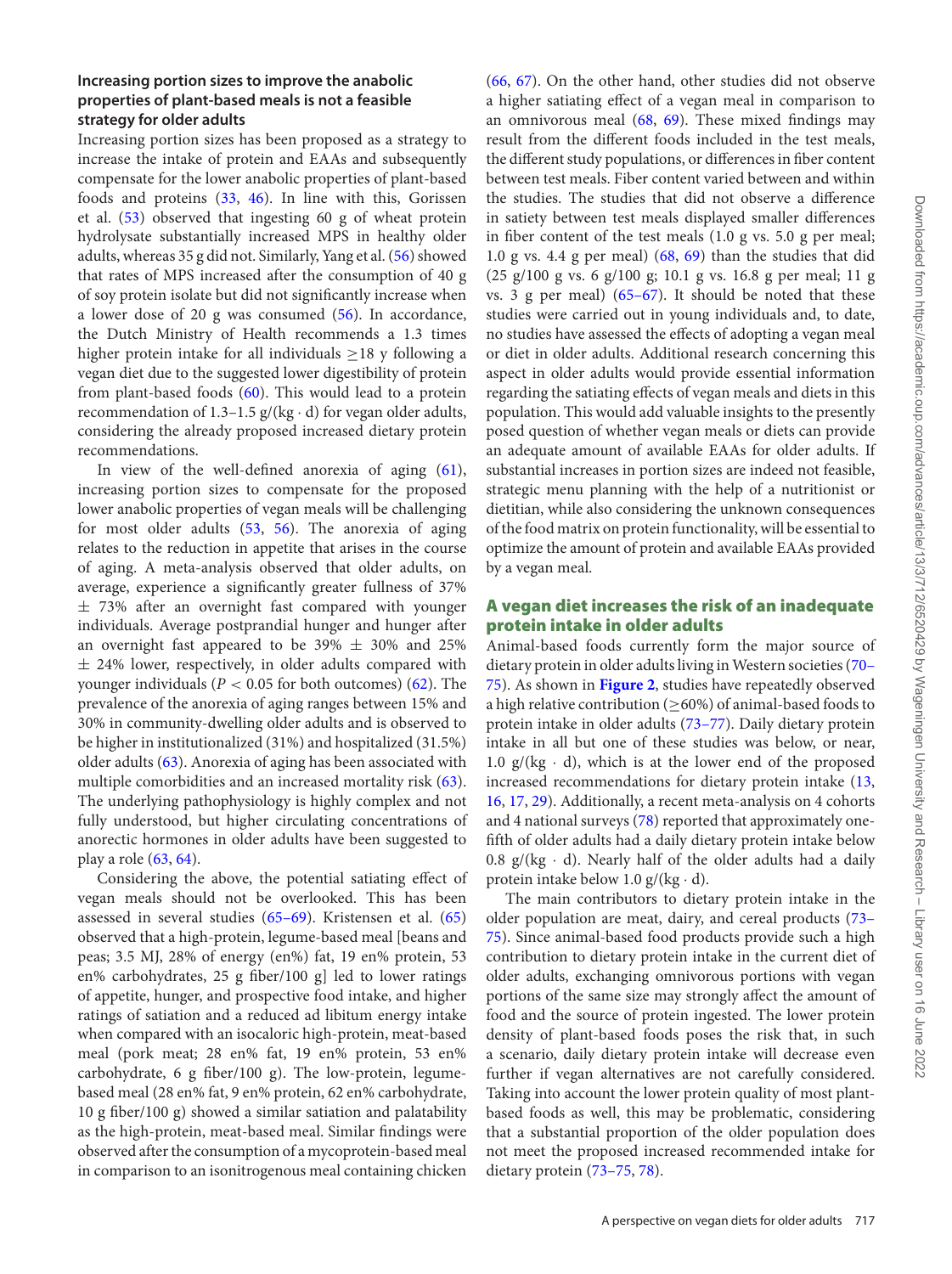<span id="page-6-0"></span>

**FIGURE 2** Animal- and plant-protein intake in older adults aged ≥65 y from Western countries. Data derived from references [73–77.](#page-12-26) CD, community-dwelling; Inst, institutionalized; SMI, skeletal muscle index.

Therefore, when aiming to eliminate the intake of animalbased foods, the animal-based foods would have to be carefully replaced by a sufficient amount and wide variety of plant-based foods. A study that modelled dietary intake data in adults aged >51 y assessed the potential impact of *1*) doubling plant-based food products as habitually consumed or *2*) doubling high-protein, plant-based food products in their diet (legumes, nuts, seeds, and soy) on protein intake [\(79\)](#page-13-0). According to these models, doubling the intake of plant-based foods as habitually consumed, and thereby reducing the intake of animal-based foods, would reduce protein intake per ideal body weight by 22%. On the other hand, doubling the consumption of high protein, plant-based foods did not affect habitual protein intake. This highlights the importance of careful consideration when animal-based products are fully replaced by plant-based products, with particular attention to both protein content and quality.

Although more research is needed, the above suggests that switching to a vegan diet would increase the risk of not meeting the recommended dietary intake for protein intake in older individuals even further, especially in those with a decreased appetite. Data regarding dietary consumption of older adults following a vegan diet are lacking, making it complex to speculate which plant-based foods should replace the foods of animal origin if an older individual would switch to a vegan diet. It was recently observed that vegan adults aged 20 y and older consumed over twice the amounts of high-protein alternatives (i.e., legumes, vegetarian meat alternatives, nuts, soy, and plant milk) compared with adults who did consume meat [\(80\)](#page-13-1). Still, these

vegan adults showed a low relative intake of high protein sources (contributing to one-fifth of their total energy) compared with vegetarians (one-fourth) and meat eaters (one-third). As such, animal-based food consumption was not fully replaced by high protein, plant-based alternatives but rather by an increased consumption of a variety of plantbased foods [\(80\)](#page-13-1). Another study in young adults observed that vegans had a significantly lower consumption of dietary protein compared with omnivores (13.1 en% vs. 19.1 en%) [\(81\)](#page-13-2). Nevertheless, these observations were made in young individuals and may differ from the actual dietary intake of an older individual. Future studies that assess dietary consumption in vegan older adults would provide valuable insights into their dietary patterns and their effects on protein intake. We acknowledge that we are still at the beginning of the protein transition, and the number of vegan older adults may not be high presently [\(82,](#page-13-3) [83\)](#page-13-4). Nevertheless, as numbers of individuals consuming plant-based diets will grow as a result of the envisaged shifts in dietary guidelines, such insights will become indispensable in the near future.

# **The potential impact of vegan diets on muscle mass and strength at an older age**

So far, we have presented data indicating that a vegan diet can lead to decreases in overall protein intake and in the intake of high-quality protein sources in older adults, which may have consequences for muscle health. Here, we focus on the evidence that investigated the potential direct effects of plantbased diets on muscle mass and strength in this population.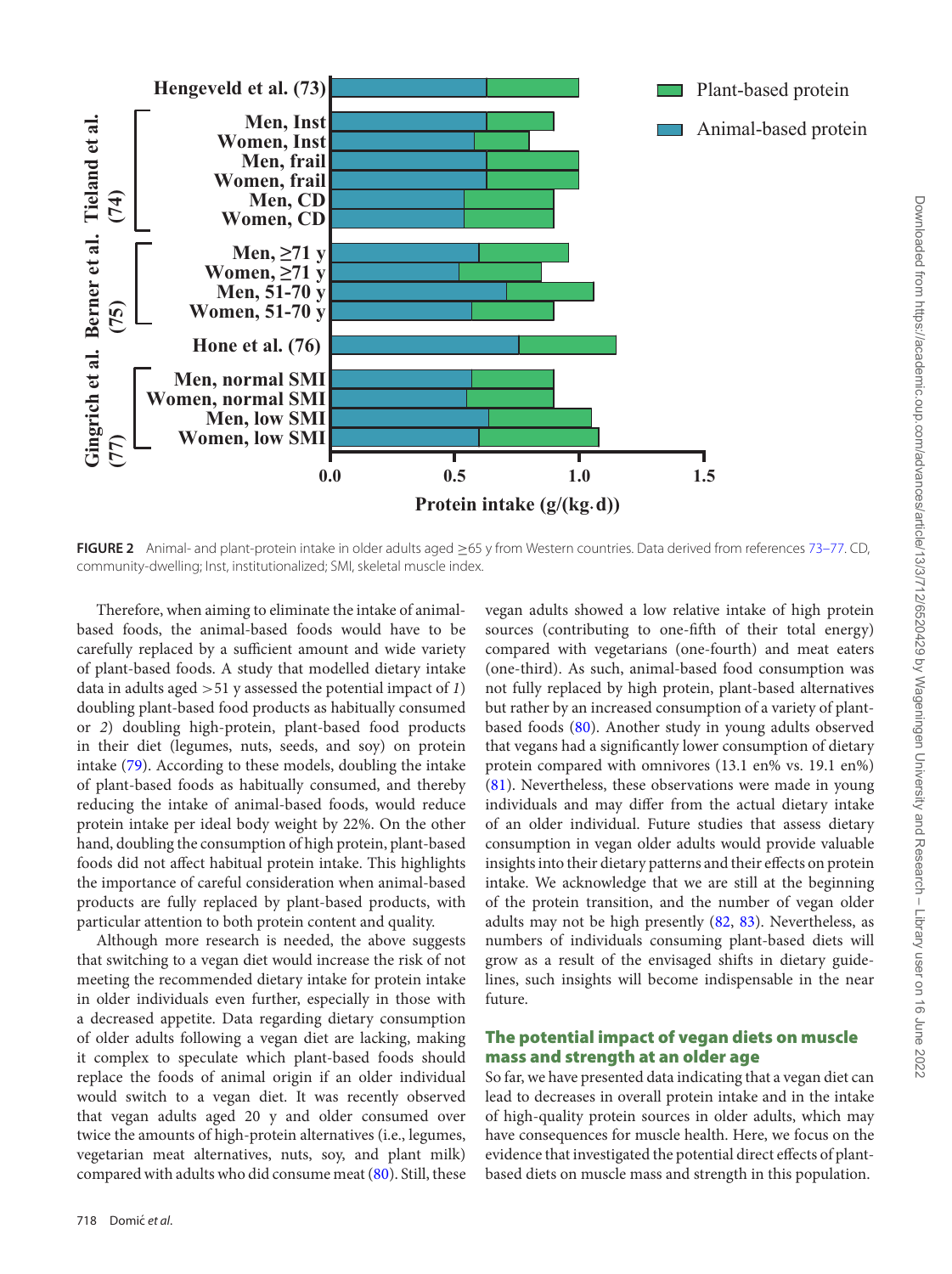#### **Intervention studies**

To date, only 2 intervention studies have investigated the consequences of vegan meals and diets on muscle mass and strength in older adults (**[Table 1](#page-8-0)**). Monteyne et al. [\(84\)](#page-13-5) observed no significant differences in MPS rates between a 3-d mycoprotein-based vegan diet compared with an omnivorous diet in either exercised or nonexercised leg muscle. Both diets, however, provided a high protein intake of as much as 1.8  $g/(kg \cdot d)$ . As discussed in detail earlier, the differences in anabolic properties between animal- and plant-based protein sources may diminish with higher doses of protein [\(33,](#page-11-20) [46,](#page-12-14) [53,](#page-12-7) [56\)](#page-12-10). The feasibility of such a diet for older adults, however, remains debatable, as discussed in detail earlier. As yet, to the best of our knowledge, studies assessing the effects of a vegan diet with a protein content that is representative and feasible for the older population are lacking.

Furthermore, 1 study investigated the difference in acute anabolic response between a cereal-based breakfast and an egg-based breakfast followed by a standardized lunch in older adults [\(85\)](#page-13-6). The egg-based breakfast resulted in a significantly greater whole-body net protein balance than the cereal-based meal as a result of a greater suppression of whole-body protein breakdown, which is consistent with the findings of Pannemans et al. [\(86\)](#page-13-7) discussed below. These effects, however, diminished after the consumption of a standardized lunch meal. There was no meal effect on both whole-body protein synthesis and MPS, despite the greater EAA content and the greater plasma EAA and leucine response following the egg-based breakfast.

Due to the limited amount of evidence available, we discuss intervention studies that focused on predominantly plant-based diets in older adults (i.e., vegetarian diets) as well [\(86–88\)](#page-13-7) [\(Table 1\)](#page-8-0). A notion on this is that vegan and vegetarian diets may exhibit very different nutrient profiles and should not be conflated. Assessing the effects of vegetarian diets may provide us with some information regarding the anabolic effects of lowering animal-based food consumption. However, these findings should be interpreted with caution since vegan diets may induce different anabolic properties since they display a different nutrient profile. Nevertheless, with the limited amount of evidence currently available regarding vegan diets in older adults, these studies cannot be omitted from the current discussion.

Pannemans and colleagues [\(86\)](#page-13-7) observed that a diet consisting of primarily vegetable protein sources led to a nonsignificant lesser inhibition of whole-body protein breakdown compared with a diet consisting primarily of animal protein sources in older women, resulting in a significantly less positive whole-body net protein balance [\(86\)](#page-13-7). Interestingly, postabsorptive protein breakdown was suppressed by 40% after the older women switched from the low-protein diet to the high-animal-protein diet, whereas this suppression was only 27% when they switched to the high-vegetable-protein diet [\(86\)](#page-13-7). Another study observed no differences in muscle mass and strength between a lacto-ovovegetarian diet and a beef-containing diet in older men while

following a 12-wk resistance training program [\(87\)](#page-13-8), whereas Campbell et al. [\(88\)](#page-13-9) observed that consuming a lacto-ovovegetarian diet for 12 wk with concurrent resistance exercise training resulted in declines in fat-free mass and wholebody muscle mass as opposed to increases observed when consuming an omnivorous diet. Protein quantity in the diets differed profoundly between, and within, these intervention studies, which may explain these discrepant findings [\(86–88\)](#page-13-7).

# **Observational data**

Several observational studies assessed associations between plant-based food intake and muscle-related outcomes. These observational studies showed mixed results (**[Tables 2](#page-9-0)** and **[3](#page-9-1)**)  $(89-101)$ . Hengeveld et al.  $(101)$  observed that 10-g lower vegetable protein intake was associated with a 20% increase in "pre-frailty or frailty" incidence in nonfrail individuals, whereas others observed that higher intake of animal, not vegetable, protein [OR, quartile 4 vs. quartile 1 (reference) and 95% CI of animal protein intake: 0.48; 0.26–0.87) decreased frailty incidence in Spanish older adults [\(97\)](#page-13-12). However, the substantially lower total protein (67 g/d vs. 92 g/d) and higher relative plant-protein (40% vs. 33%) intake as observed by Hengeveld et al. [\(101\)](#page-13-11) may provide an explanation for these contradictory findings. Similarly, the higher relative plant-protein intake (53%) observed by Coelho-Junior et al. [\(91\)](#page-13-13) likely contributed to the discrepancy between their findings and those of other studies (28% and 33%) [\(95,](#page-13-14) [97\)](#page-13-12).

With regard to muscle mass, animal-based protein consumption showed more positive associations than plantbased protein [\(Table 3\)](#page-9-1) [\(89,](#page-13-10) [93,](#page-13-15) [98,](#page-13-16) [100\)](#page-13-17). A 3-y prospective cohort study observed significant associations with animal protein intake and lean mass ( $\beta = 6.58 \pm 2.75$ ;  $P = 0.02$ ) and appendicular lean mass ( $\beta = 4.13 \pm 1.52$ ;  $P = 0.006$ ) [\(89\)](#page-13-10). These findings are in accordance with another study that assessed these associations within a broader age range (29– 86 y) [\(102\)](#page-13-18). That study observed that participants who were within the highest quartile of total protein intake, relating to a median total protein intake of 101 g/d for men and 93 g/d for women, had a greater leg lean mass (men: 17.6 kg vs. 17.1 kg, *P* = 0.005; women: 11.7 kg vs. 11.4 kg, *P* = 0.06) than those in the lowest quartile, which related to a median total protein intake of 64.9 g/d for men and 57.8 g/d for women. A similar trend was observed across the different quartiles of animal-protein intake (leg lean mass in men: 17.1 kg vs. 17.6 kg, *P* = 0.002; women: 11.5 vs. 11.7 *P* = 0.003), but not plant-protein intake [\(102\)](#page-13-18). As discussed in detail previously, the high quality of animal protein and its effects on muscle mass has been well established [\(46,](#page-12-14) [53,](#page-12-7) [56,](#page-12-10) [103,](#page-13-19) [104\)](#page-13-20). As such, it is not surprising that this is reflected in the observational data.

The favorable associations between animal-protein intake and muscle mass were most profound in women [\(89,](#page-13-10) [93,](#page-13-15) [94,](#page-13-21) [98,](#page-13-16) [100\)](#page-13-17). Two other studies observed inferiority of predominantly plant-based diets on muscle mass in older women as well [\(105,](#page-13-22) [106\)](#page-13-23). Nieman et al. [\(106\)](#page-13-23) observed that vegetarian older women tended to have a lower muscle mass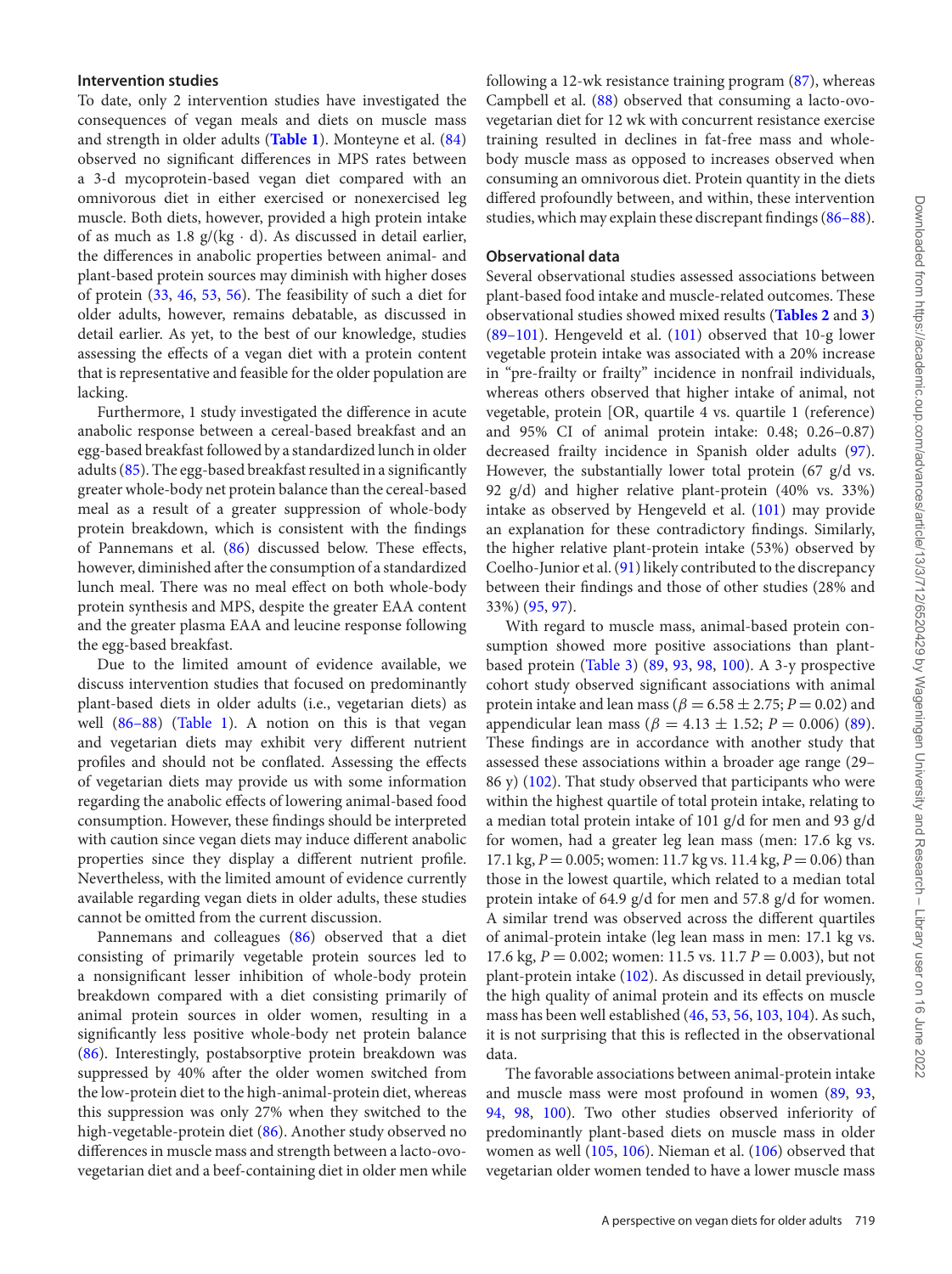|                               |                |                                |                  |                      |                                                 |                                                   |                                    |          | Favors <sup>2</sup> |          |
|-------------------------------|----------------|--------------------------------|------------------|----------------------|-------------------------------------------------|---------------------------------------------------|------------------------------------|----------|---------------------|----------|
| Study                         | n              | Age                            | Design           | <b>Duration</b>      | Intervention                                    | Control                                           | Outcome                            | $\geq$   | $\circ$             | z        |
| Monteyne et al. (84)<br>Vegan | $\overline{0}$ | $\overline{+}$<br>66           | <b>RCT</b>       | р<br>С               | Mycoprotein-based<br>vegan diet                 | Omnivorous diet                                   | NPS                                |          |                     | $\times$ |
|                               |                |                                |                  |                      | $1.8 \pm 0.00$ g/(kg-d)<br>Protein content:     | $1.8 \pm 0.00$ g/(kg-d)<br>Protein content:       |                                    |          |                     |          |
| Kim et al. (85)               | $\supseteq$    | $\small{\sim}$<br>$65 +$       | RCT<br>Crossover | $\frac{1}{\sqrt{2}}$ | Protein content: 26.0 g<br>Egg-based breakfast  | Cereal-based breakfast<br>Protein content: 25.5 g | WB protein synthesis<br>WB protein |          | $\times$            | $\times$ |
|                               |                |                                |                  |                      |                                                 |                                                   | breakdown                          |          |                     |          |
|                               |                |                                |                  |                      |                                                 |                                                   | WB net protein<br>balance          |          | $\times$            |          |
| Vegetarian                    |                |                                |                  |                      |                                                 |                                                   | NPS                                |          |                     | $\times$ |
| Campbell et al. (88)          | $\overline{0}$ | $\scriptstyle\sim$<br>$58 \pm$ | Parallel-group   | 13 wk                | Self-selected                                   | Habitual omnivorous                               | Fat-free mass                      |          | $\times$            |          |
|                               |                |                                |                  |                      | lacto-ovo-vegetarian<br>diet                    | diets                                             |                                    |          |                     |          |
|                               |                |                                |                  |                      | Protein content:                                | Protein content:                                  | Whole-body muscle                  |          | $\times$            |          |
|                               |                |                                |                  |                      | $0.78 \pm 0.1$ g/(kg-d)                         | $1.0 \pm 0.08$ g/(kg-d)                           | mass                               |          |                     |          |
|                               |                |                                |                  |                      | Resistance exercise                             | Resistance exercise                               | Type II muscle fiber<br>area       |          |                     | $\times$ |
|                               |                |                                |                  |                      |                                                 |                                                   | Muscle strength                    |          |                     | $\times$ |
|                               |                |                                |                  |                      |                                                 |                                                   | (1RM)                              |          |                     |          |
|                               |                |                                |                  |                      |                                                 |                                                   | Muscle metabolites                 | $\times$ |                     |          |
| Haub et al. (87)              | $\geq 1$       | $\cup$<br>$\overline{+}$<br>65 | RCT              | $12$ wk              | lacto-ovo-vegetarian<br>Partially self-selected | beef-containing diet<br>Partially self-selected   | Fat-free mass                      |          |                     | $\times$ |
|                               |                |                                |                  |                      | diet                                            |                                                   |                                    |          |                     |          |
|                               |                |                                |                  |                      | Protein content:                                | Protein content:                                  | CSA Vastus lateralis               |          |                     | $\times$ |
|                               |                |                                |                  |                      | $1.15 \pm 0.1$ g/(kg-d)                         | $1.03 \pm 0.3$ g/(kg-d)                           | muscle                             |          |                     |          |
|                               |                |                                |                  |                      | Resistance exercise                             | Resistance exercise                               | Muscle strength<br>(1RM)           |          |                     | $\times$ |
|                               |                |                                |                  |                      |                                                 |                                                   | Muscle metabolites                 |          |                     | $\times$ |
| Pannemans et al. (86)         | $\supseteq$    | 4<br>$\overline{+}$<br>69      | Crossover        | 2 wk per diet        | Diet A: 5.3 en% AP, 5.0<br>en% VP               |                                                   | Nitrogen balance                   |          | $\times$            |          |
|                               |                |                                |                  |                      | Diet B: 14.5 en% AP, 5.1<br>en% VP              |                                                   | WB protein flux                    |          | $\times$            |          |
|                               |                |                                |                  |                      | Diet C: 5.0 en% AP, 15.1<br>en% VP              |                                                   | WB protein oxidation               |          | $\times$            |          |
|                               |                |                                |                  |                      |                                                 |                                                   | WB protein synthesis               |          | $\times$ $\times$   |          |
|                               |                |                                |                  |                      |                                                 |                                                   | WB protein                         |          |                     |          |
|                               |                |                                |                  |                      |                                                 |                                                   | breakdown                          |          |                     |          |
|                               |                |                                |                  |                      |                                                 |                                                   | WB net protein                     | $\times$ |                     |          |

TABLE 1 Overview of intervention studies that investigated the effects of a vegan or a vegetarian meal or diet on muscle-related outcomes in older adults<sup>1</sup> **TABLE 1** Overview of intervention studies that investigated the effects of a vegan or a vegetarian meal or diet on muscle-related outcomes in older adults<sup>1</sup> AP, animal protein; CSA, cross-sectional area; en%, percentage of energy; MPS, muscle protein synthesis; N, neutral: O, omnivorous meal or diet; RCT, randomized controlled trial; V, vegan or vegetarian meal or diet; VP, ve AR animal protein; CSA, cross-sectional area; en%, percentage of energy; MPS, muscle protein synthesis; N, neutral; O, omnivorous meal or diet; RCT, randomized controlled trial; V vegan or vegetalan meal or diet; VP, veget body; 1RM, 1 repetition maximum.<br><sup>2</sup>The —X— represents whether the outcome of the related study favored the vegan diet, the omnivorous diet or none (neutral outcome). body; 1RM, 1 repetition maximum.

synthesis

<span id="page-8-2"></span><span id="page-8-1"></span><span id="page-8-0"></span>2The −X− represents whether the outcome of the related study favored the vegan diet, the omnivorous diet or none (neutral outcome).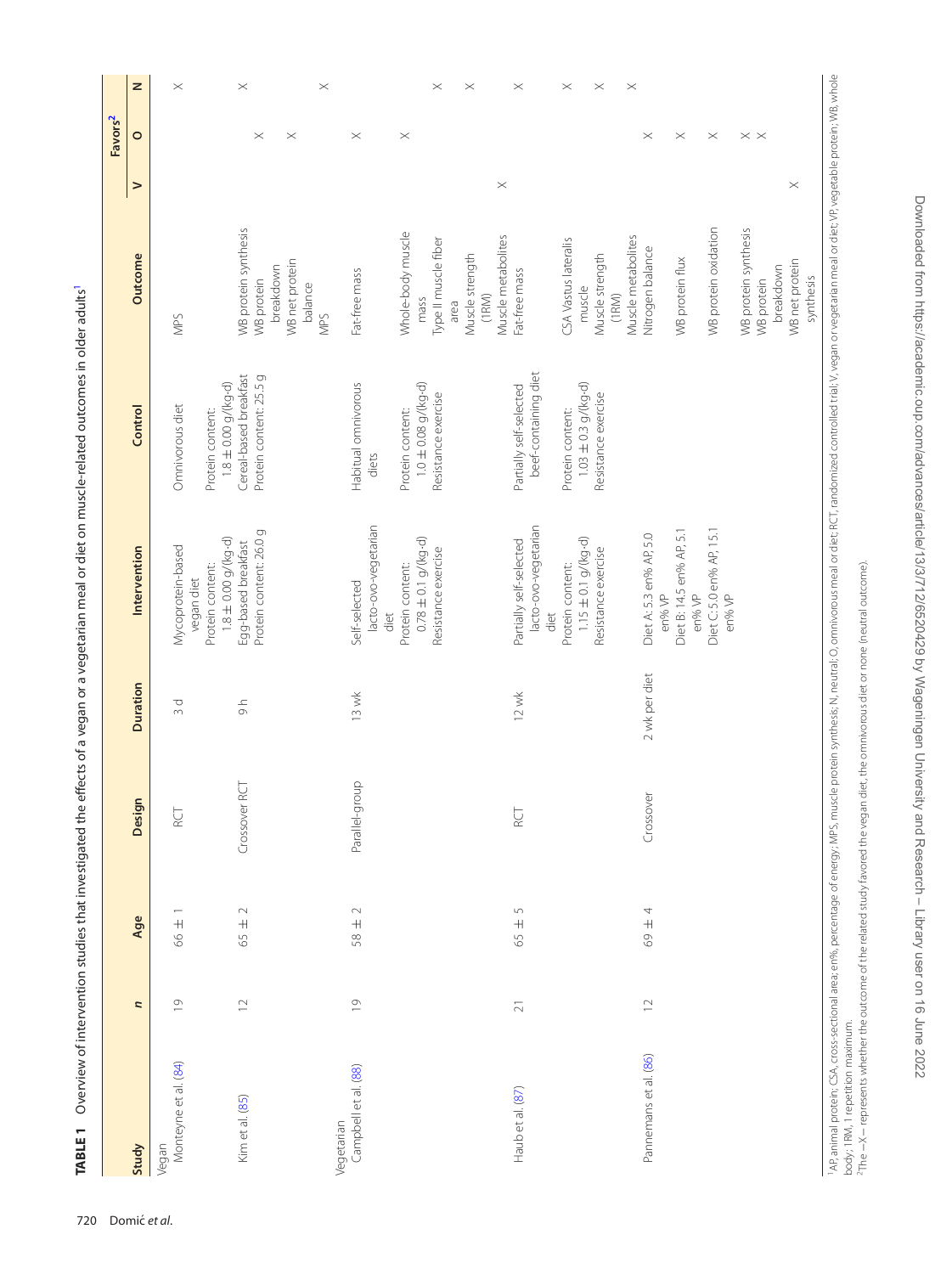#### <span id="page-9-0"></span>**TABLE 2** Overview of observational studies that assessed the associations between plant- and animal-protein intake and physical outcomes measures in adults aged  $>60 y<sup>1</sup>$  $>60 y<sup>1</sup>$  $>60 y<sup>1</sup>$

|                               |             |            |           |                          |                                     | <b>Associations</b> |   |
|-------------------------------|-------------|------------|-----------|--------------------------|-------------------------------------|---------------------|---|
| <b>Study</b>                  | $\mathbf n$ | <b>Men</b> | Age, y    | <b>Design</b>            | <b>Outcome</b>                      | P                   | A |
| Chan et al. (96)              | 2726        | 52%        | $\geq 65$ | 4-y prospective cohort   | 6-m walking speed                   |                     |   |
|                               |             |            |           |                          | Narrow walk speed                   |                     |   |
|                               |             |            |           |                          | Average step length                 |                     |   |
| McLean et al. (95)            | 646         | 46%        | $60 - 85$ | 6-y prospective cohort   | Annual loss of handgrip<br>strength |                     |   |
| Sandoval-Insausti et al. (97) | 1822        | 49%        | >60       | 3.5-y prospective cohort | Frailty incidence                   |                     |   |
| Hengeveld et al. (101)        | 2154        | 49%        | $70 - 81$ | 4-y prospective cohort   | Frailty incidence                   |                     |   |
|                               |             |            |           |                          | Pre-frailty or frailty incidence    |                     |   |
| Coelho-Junior et al. (91)     | 90          | 13%        | $60 - 85$ | Cross-sectional          | Fast walking speed                  |                     | Χ |
|                               |             |            |           |                          | Usual walking speed                 |                     |   |
|                               |             |            |           |                          | Handgrip strength                   |                     |   |

<span id="page-9-2"></span>1A, animal-based protein intake; P, plant-based protein intake; √, the protein is favorably and significantly associated with the outcome in the fully adjusted model; X, the protein is negatively and significantly associated with the outcome in the fully adjusted model; –, the protein did not show a significant association with the outcome in the fully adjusted model.

than other women within their age group. In that study, vegetarian older women exhibited a midupper arm muscle area of 33 cm<sup>2</sup>, whereas this was 38.2 cm<sup>2</sup> in nonvegetarians, albeit not significantly different from the vegetarians. In accordance, another study observed that a vegetarian diet was associated with a lower muscle mass index than an omnivorous diet in healthy middle-aged women [\(105\)](#page-13-22). On the other hand, others also observed plant-protein intake to be positively associated with muscle mass in their fully adjusted models [\(90,](#page-13-25) [93,](#page-13-15) [94,](#page-13-21) [96\)](#page-13-24). Chan et al. [\(96\)](#page-13-24) observed a significant trend across the quartiles of vegetable protein intake and appendicular skeletal muscle mass. Participants in the highest quartile of vegetable protein intake [vegetableprotein intake  $>0.93$  g/(kg  $\cdot$  d)] showed a significantly

<span id="page-9-1"></span>**TABLE 3** Overview of observational studies that assessed the associations between plant- and animal-protein intake and muscle mass in adults aged  $>60 y<sup>1</sup>$ 

|                          |             |            |           |                        |                                      | <b>Associations</b> |              |
|--------------------------|-------------|------------|-----------|------------------------|--------------------------------------|---------------------|--------------|
| <b>Study</b>             | $\mathbf n$ | <b>Men</b> | Age, y    | <b>Design</b>          | Outcome                              | P                   | $\mathsf{A}$ |
| Chan et al. (96)         | 2726        | 52%        | $\geq 65$ | 4-y prospective cohort | Appendicular skeletal<br>muscle mass | $\sqrt{}$           |              |
| McLean et al. (95)       | 646         | 46%        | $60 - 85$ | 6-y prospective cohort | Baseline arm lean mass               |                     |              |
| Houston et al. (89)      | 2066        | 47%        | $70 - 79$ | 3-y prospective cohort | Lean mass                            |                     |              |
|                          |             |            |           |                        | Appendicular lean mass               |                     |              |
| Verreijen et al. (92)    | 1561        | 48%        | $70 - 79$ | 6-y prospective cohort | CSA Vastus lateralis muscle          |                     |              |
| Isanejad et al. $(93)^2$ | 554         | 0%         | $65 - 71$ | 3-y prospective cohort | Lean mass                            |                     |              |
|                          |             |            |           |                        | <b>Baseline</b>                      |                     |              |
|                          |             |            |           |                        | 3-y follow-up                        |                     |              |
|                          |             |            |           |                        | Trunk lean mass                      |                     |              |
|                          |             |            |           |                        | Baseline                             |                     |              |
|                          |             |            |           |                        | 3-y follow-up                        |                     |              |
|                          |             |            |           |                        | Appendicular lean mass               |                     |              |
|                          |             |            |           |                        | Baseline                             |                     |              |
|                          |             |            |           |                        | 3-y follow-up                        |                     | $\sqrt{}$    |
| Miki et al. 2017 (94)    | 168         | 58%        | >65       | Cross-sectional        | SMI                                  |                     | $\sqrt{}$    |
| Huang et al. (90)        | 327         | Unknown    | $65 - 85$ | Cross-sectional        | Muscle mass                          |                     | <b>NA</b>    |
|                          |             |            |           |                        | SMI                                  |                     | <b>NA</b>    |
| Yaegashi et al. (98)     | 277         | 42%        | >65       | Cross-sectional        | Muscle mass                          |                     | $\sqrt{3}$   |
|                          |             |            |           |                        | Appendicular muscle mass             |                     | $\sqrt{3}$   |
|                          |             |            |           |                        | Appendicular SMI                     |                     |              |
| Alexandrov et al. (100)  | 76 633      | 41%        | $65 - 75$ | Cross-sectional        | Creatinine excretion                 |                     |              |

<span id="page-9-3"></span>1A, animal-based protein intake; CSA, cross-sectional area; NA, not assessed; P, plant-based protein intake; SMI, skeletal muscle mass index; √, the protein is favorably and significantly associated with the outcome in the fully adjusted model; -, the protein did not show a significant association with the outcome in the fully adjusted model. <sup>2</sup>Data were derived from a 3-y intervention study assessing the effects of calcium and vitamin D supplementation in older adults. The current table shows results from the total

<span id="page-9-4"></span>population in that study.

<span id="page-9-5"></span><sup>3</sup>Only in female participants aged  $\geq$ 75 y.<br><sup>4</sup>Not in men aged  $>$ 75 y.

<span id="page-9-6"></span>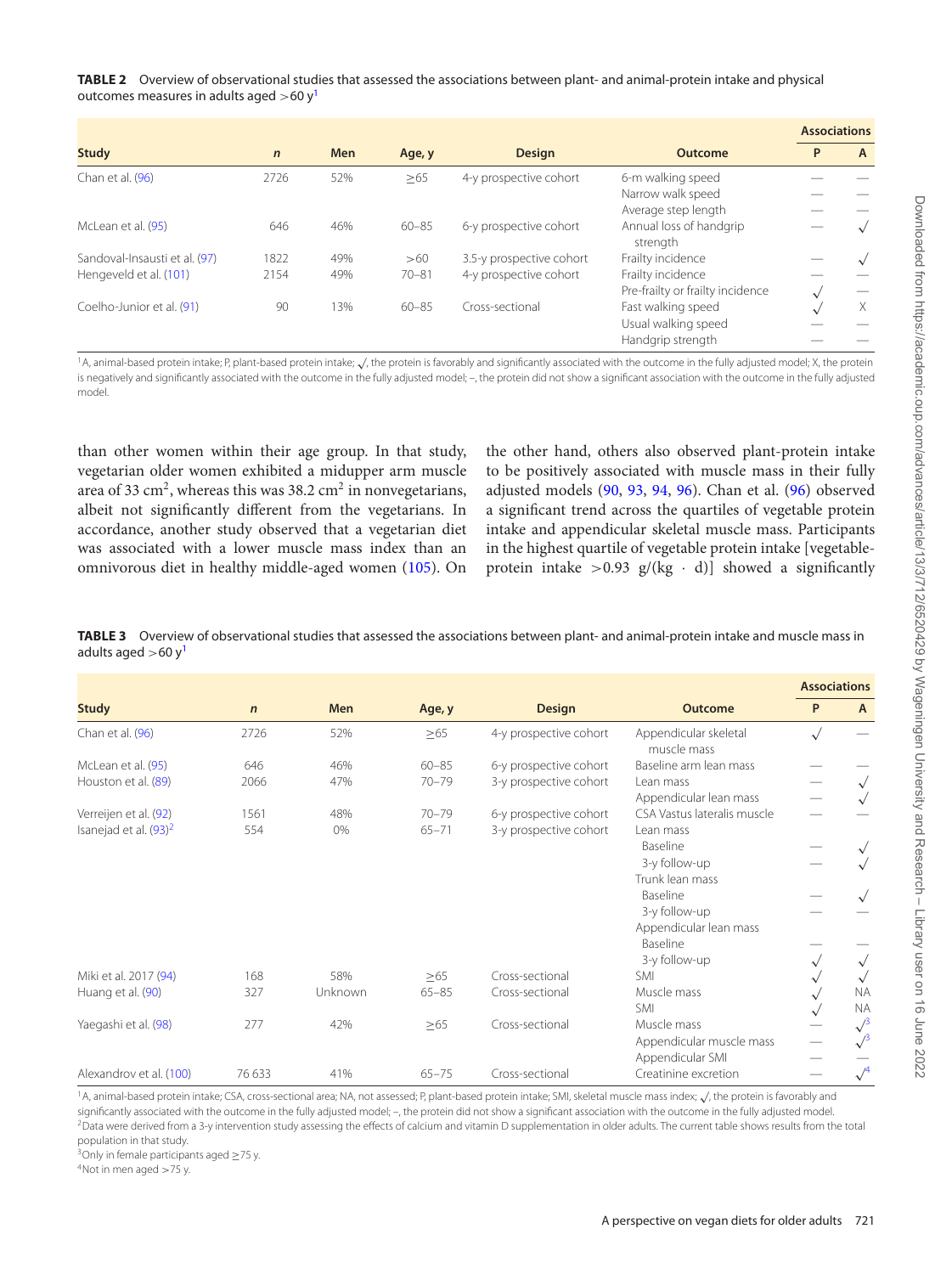smaller reduction in appendicular lean mass than those in the lowest quartile [vegetable-protein intake  $\leq 0.44$  g/(kg  $\cdot$ d); 0.270 kg vs. 0.349 kg].

Whether the associations resulted from a direct causal relation between plant-protein intake and muscle mass remains to be established. Higher intakes of plant protein have been related to improved diet quality [\(107\)](#page-13-27). This is also illustrated by the significant positive association between vegetable-protein intake and quadriceps strength that diminished after correction for vegetable and fruit intake in the study of Sahni et al. [\(102\)](#page-13-18). In addition, a prospective cohort study observed that, when compared with an overall diet of good quality, poor- and medium-quality diets, as based on the Healthy Eating Index, were associated with substantially higher incidence of frailty [\(101\)](#page-13-11). This emphasizes the need for more intervention studies to assess the direct consequences of a vegan diet for muscle mass and strength in older adults as well as to explore the effect of diet quality on these outcomes.

#### **Conclusions and Perspectives**

On account of the high ecological impact of animal-based food production, we are in the midst of a transition towards the consumption of more plant-based diets, and the demand for sustainable dietary guidelines is growing. Although there are many important health benefits of vegan diets for several subgroups of the adult population with regard to consuming more fruits and vegetables, the lesser anabolic properties of plant-based foods may compromise muscle mass and strength at an older age. Based on this, we feel that it may not be preferred for older adults to consume a vegan diet.

Observational data indicate that the majority of older adults do not consume the recommended intake for dietary protein. Adequate consumption of high-quality dietary protein combined with ample physical activity is pivotal for the prevention of sarcopenia. A vegan diet increases the risk of an inadequate protein intake, since plant-based foods generally exhibit a lower protein density and suboptimal EAA content. Furthermore, isolated plant-based foods and proteins display an inferior protein quality compared with animal-based foods and proteins, which is reflected in their anabolic potential. The substantial increase in portion sizes that is needed to consume an adequate amount of protein and EAAs from a strict vegan diet and to overcome the inferior anabolic properties of plant-based foods is not feasible for many older adults, especially for those with a decreased appetite and a low physical activity level.

There remain, however, major gaps in the literature. First, evidence regarding protein consumption in vegan older adults is lacking, emphasizing the need for research into the dietary patterns of vegan older adults with specific attention to protein consumption. Second, the satiating effects of vegan meals and diets in older individuals are unknown. Exploring these effects would provide valuable insights into how a vegan diet would affect dietary (protein) intake in this population. Third, while making smart food combinations provides the opportunity to compile a vegan meal that has an improved

nutritional efficiency, it remains to be established how such a meal affects EAA bioavailability and protein functionality. Last, to date, evidence regarding the direct consequences of a vegan diet on muscle-related outcomes in older adults is limited exclusively to 2 intervention studies.

Essentially, whether a vegan diet can adequately promote muscle mass and strength can only be established within well-designed intervention studies. Future studies are needed to assess the impact of a vegan diet provided by whole foods and/or supplemented by isolated protein supplements on muscle-related outcomes in older adults. We emphasize the importance of exploring both the acute effects on MPS as well as the longer-term effects on, for example, muscle mass, strength, and physical functioning, since the acute effects on MPS do not directly reflect longer-term changes in muscle health. Such studies should consider portion sizes that are feasible for older adults. Furthermore, since we are addressing a wide-ranging population, future studies should target different subgroups within the older population to assess whether the consequences of adhering to a vegan diet may differ between these subgroups.

Until the potential negative consequences of a vegan diet on muscle-related outcomes later in life are ruled out, we infer that it may not be preferred to consume a vegan diet for adults aged 65 y and older. When the elimination of animal-based food consumption is still deemed necessary for example, due to cultural or personal preferences—careful consideration should be given to the plant-based foods that replace the animal-based foods in the diet of an older individual. In such a scenario, increasing protein intake by supplementation of isolated plant-based proteins or EAAs in adequate quantities may be a strategy to decrease the risk of an inadequate protein and EAA intake.

#### **Acknowledgments**

The authors' responsibilities were as follows—JD: wrote the manuscript; PG, LJCvL, and LCPGMdG: provided critical input; and all authors: read and approved the final manuscript.

#### **References**

- <span id="page-10-0"></span>1. Brink E, van Rossum C, Postma-Smeets A, Stafleu A, Wolvers D, van Dooren C, Toxopeus I, Buurma-Rethans E, Geurts M, Ocké M. Development of healthy and sustainable food-based dietary guidelines for the Netherlands. Public Health Nutr 2019;22(13):2419–35.
- <span id="page-10-1"></span>2. Meltzer HM, Brantsæter AL, Trolle E, Eneroth H, Fogelholm M, Ydersbond TA, Birgisdottir BE. Environmental sustainability perspectives of the Nordic diet. Nutrients 2019;11(9):2248.
- <span id="page-10-2"></span>3. Schmidt P. Promoting healthy and sustainable diets in the EU. European Economic and Social Comittee: Section for Agriculture, Rural Development and the Environment. 2018;1–8.
- <span id="page-10-3"></span>4. Willett W, Rockström J, Loken B, Springmann M, Lang T, Vermeulen S, Garnett T, Tilman D, DeClerck F, Wood A, et al. Food in the Anthropocene: the EAT-Lancet Commission on healthy diets from sustainable food systems. Lancet North Am Ed 2019;393(10170): 447–92.
- <span id="page-10-4"></span>5. Phillips F. Vegetarian nutrition. Nutr Bull 2005;30(2):132–67.
- <span id="page-10-5"></span>6. Benatar JR, Stewart RAH. Cardiometabolic risk factors in vegans; a meta-analysis of observational studies. PLoS One 2018;13(12):e0209086.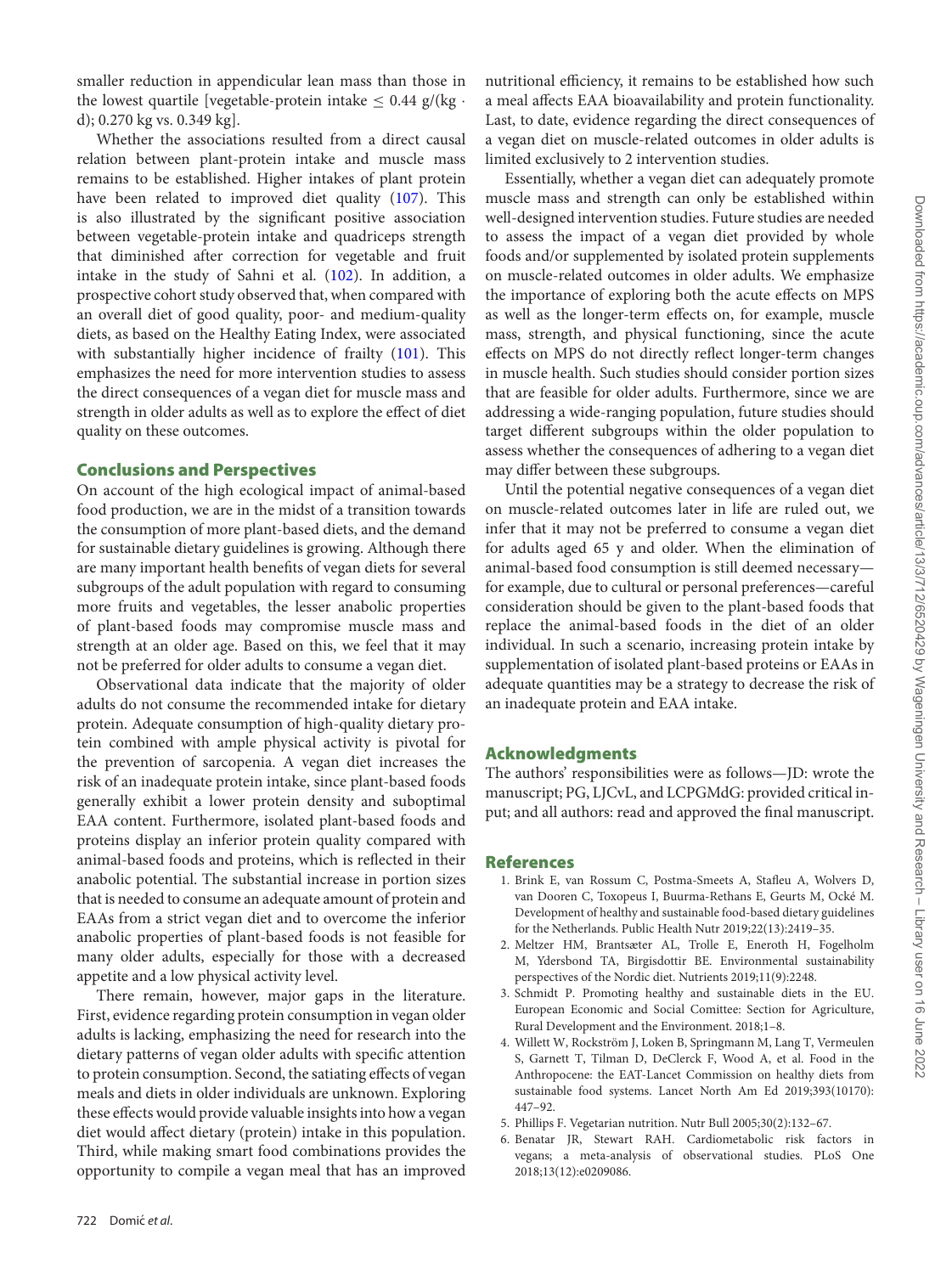- 7. Yokoyama Y, Levin SM, Barnard ND. Association between plant-based diets and plasma lipids: a systematic review and meta-analysis. Nutr Rev 2017;75(9):683–98.
- 8. Dinu M, Abbate R, Gensini GF, Casini A, Sofi F. Vegetarian, vegan diets and multiple health outcomes: a systematic review with meta-analysis of observational studies. Crit Rev Food Sci Nutr 2017;57(17):3640–49.
- 9. Abbasnezhad A, Falahi E, Gonzalez MJ, Kavehi P, Fouladvand F, Choghakhori R. Effect of different dietary approaches compared with a regular diet on systolic and diastolic blood pressure in patients with type 2 diabetes: a systematic review and meta-analysis. Diabetes Res Clin Pract 2020;163:108108.
- <span id="page-11-0"></span>10. Janssen I. The epidemiology of sarcopenia. Clin Geriatr Med 2011;27(3):355–63.
- <span id="page-11-1"></span>11. Cruz-Jentoft AJ, Bahat G, Bauer J, Boirie Y, Bruyère O, Cederholm T, Cooper C, Landi F, Rolland Y, Sayer AA, et al. Sarcopenia: revised European consensus on definition and diagnosis. Age Ageing 2019;48(1):16–31.
- <span id="page-11-2"></span>12. Mayhew AJ, Amog K, Phillips S, Parise G, McNicholas PD, de Souza RJ, Thabane L, Raina P. The prevalence of sarcopenia in communitydwelling older adults, an exploration of differences between studies and within definitions: a systematic review and meta-analyses. Age Ageing 2019;48(1):48–56.
- <span id="page-11-3"></span>13. Traylor DA, Gorissen SHM, Phillips SM. Perspective: protein requirements and optimal intakes in aging: are we ready to recommend more than the Recommended Daily Allowance? Adv Nutr 2018;9(3):171–82.
- <span id="page-11-4"></span>14. Fardet A, Rock E. Perspective: reductionist nutrition research has meaning only within the framework of holistic and ethical thinking. Adv Nutr 2018;9(6):655–70.
- <span id="page-11-5"></span>15. Burd NA, McKenna CF, Salvador AF, Paulussen KJM, Moore DR. Dietary protein quantity, quality, and exercise are key to healthy living: a muscle-centric perspective across the lifespan. Front Nutr 2019;6:83.
- <span id="page-11-6"></span>16. Bauer J, Biolo G, Cederholm T, Cesari M, Cruz-Jentoft AJ, Morley JE, Phillips S, Sieber C, Stehle P, Teta D, et al. Evidence-based recommendations for optimal dietary protein intake in older people: a position paper from the PROT-AGE Study Group. J Am Med Dir Assoc 2013;14(8):542–59.
- <span id="page-11-7"></span>17. Deutz NE, Bauer JM, Barazzoni R, Biolo G, Boirie Y, Bosy-Westphal A, Cederholm T, Cruz-Jentoft A, Krznariç Z, Nair KS, et al. Protein intake and exercise for optimal muscle function with aging: recommendations from the ESPEN Expert Group. Clin Nutr 2014;33(6):929–36.
- <span id="page-11-8"></span>18. Koopman R, van Loon LJ. Aging, exercise, and muscle protein metabolism. J Appl Physiol 2009;106(6):2040–8.
- <span id="page-11-9"></span>19. Phillips SM. Physiologic and molecular bases of muscle hypertrophy and atrophy: impact of resistance exercise on human skeletal muscle (protein and exercise dose effects). Appl Physiol Nutr Metab 2009;34(3):403–10.
- <span id="page-11-10"></span>20. Gorissen SHM, Trommelen J, Kouw IWK, Holwerda AM, Pennings B, Groen BBL, Wall BT, Churchward-Venne TA, Horstman AMH, Koopman R, et al. Protein type, protein dose, and age modulate dietary protein digestion and phenylalanine absorption kinetics and plasma phenylalanine availability in humans. J Nutr 2020;150(8): 2041–50.
- <span id="page-11-11"></span>21. Volpi E, Kobayashi H, Sheffield-Moore M, Mittendorfer B, Wolfe RR. Essential amino acids are primarily responsible for the amino acid stimulation of muscle protein anabolism in healthy elderly adults. Am J Clin Nutr 2003;78(2):250–8.
- <span id="page-11-13"></span>22. Katsanos CS, Kobayashi H, Sheffield-Moore M, Aarsland A, Wolfe RR. A high proportion of leucine is required for optimal stimulation of the rate of muscle protein synthesis by essential amino acids in the elderly. Am J Physiol Endocrinol Metab 2006;291(2):E381–7.
- 23. Engelen M, Rutten EPA, De Castro CLN, Wouters EFM, Schols A, Deutz NEP. Supplementation of soy protein with branched-chain amino acids alters protein metabolism in healthy elderly and even more in patients with chronic obstructive pulmonary disease. Am J Clin Nutr 2007;85(2):431–9.
- 24. Rieu I, Balage M, Sornet C, Giraudet C, Pujos E, Grizard J, Mosoni L, Dardevet D. Leucine supplementation improves muscle protein synthesis in elderly men independently of hyperaminoacidaemia. J Physiol 2006;575(1):305–15.
- 25. Bai GH, Tsai MC, Tsai HW, Chang CC, Hou WH. Effects of branchedchain amino acid-rich supplementation on EWGSOP2 criteria for sarcopenia in older adults: a systematic review and meta-analysis. Eur J Nutr 2022;61(2):637–51.
- <span id="page-11-12"></span>26. Moehn S, Bertolo RF, Pencharz PB, Ball RO. Development of the indicator amino acid oxidation technique to determine the availability of amino acids from dietary protein in pigs. J Nutr 2005;135(12):2866– 70.
- <span id="page-11-14"></span>27. Takegaki J, Sase K, Yasuda J, Shindo D, Kato H, Toyoda S, Yamada T, Shinohara Y, Fujita S. The effect of leucine-enriched essential amino acid supplementation on anabolic and catabolic signaling in human skeletal muscle after acute resistance exercise: a randomized, doubleblind, placebo-controlled, parallel-group comparison trial. Nutrients 2020;12(8):2421.
- <span id="page-11-15"></span>28. Moberg M, Apró W, Ohlsson I, Pontén M, Villanueva A, Ekblom B, Blomstrand E. Absence of leucine in an essential amino acid supplement reduces activation of mTORC1 signalling following resistance exercise in young females. Appl Physiol Nutr Metab 2014;39(2):183–94.
- <span id="page-11-16"></span>29. Baum JI, Kim I-Y, Wolfe RR. Protein consumption and the elderly: what is the optimal level of intake? Nutrients 2016;8(6):359.
- <span id="page-11-17"></span>30. Paddon-Jones D, Campbell WW, Jacques PF, Kritchevsky SB, Moore LL, Rodriguez NR, van Loon LJC. Protein and healthy aging. Am J Clin Nutr 2015;101(6):1339S–45S.
- <span id="page-11-18"></span>31. Dietary protein quality evaluation in human nutrition: report of the FAO expert consultation. FAO Food Nutr Pap 2013;92:1–66.
- <span id="page-11-19"></span>32. Millward DJ, Layman DK, Tomé D, Schaafsma G. Protein quality assessment: impact of expanding understanding of protein and amino acid needs for optimal health. Am J Clin Nutr 2008;87(5): 1576S–81S.
- <span id="page-11-20"></span>33. van Vliet S, Burd NA, van Loon LJ. The skeletal muscle anabolic response to plant- versus animal-based protein consumption. J Nutr 2015;145(9):1981–91.
- <span id="page-11-21"></span>34. Wolfe RR, Rutherfurd SM, Kim IY, Moughan PJ. Protein quality as determined by the Digestible Indispensable Amino Acid Score: evaluation of factors underlying the calculation. Nutr Rev 2016;74(9):584–99.
- 35. Trommelen J, Tomé D, van Loon LJC. Gut amino acid absorption in humans: concepts and relevance for postprandial metabolism. Clin Nutr Open Sci 2021;36:43–55.
- <span id="page-11-22"></span>36. Craddock JC, Genoni A, Strutt EF, Goldman DM. Limitations with the Digestible Indispensable Amino Acid Score (DIAAS) with special attention to plant-based diets: a review. Curr Nutr Rep 2021;10(1): 93–8.
- <span id="page-11-23"></span>37. Rutherfurd SM, Moughan PJ. Available versus digestible dietary amino acids. Br J Nutr 2012;108(S2):S298–305.
- <span id="page-11-24"></span>38. Batterham ES. Availability and utilization of amino acids for growing pigs. Nutr Res 1992;5(1):1–18.
- <span id="page-11-25"></span>39. Burd NA, Beals JW, Martinez IG, Salvador AF, Skinner SK. Food-first approach to enhance the regulation of post-exercise skeletal muscle protein synthesis and remodeling. Sports Med 2019;49(Suppl 1): 59–68.
- <span id="page-11-26"></span>40. Herreman L, Nommensen P, Pennings B, Laus MC. Comprehensive overview of the quality of plant- and animal-sourced proteins based on the Digestible Indispensable Amino Acid Score. Food Sci Nutr 2020;8(10):5379–91.
- <span id="page-11-27"></span>41. Koopman R, Crombach N, Gijsen AP, Walrand S, Fauquant J, Kies AK, Lemosquet S, Saris WH, Boirie Y, van Loon LJ. Ingestion of a protein hydrolysate is accompanied by an accelerated in vivo digestion and absorption rate when compared with its intact protein. Am J Clin Nutr 2009;90(1):106–15.
- <span id="page-11-28"></span>42. Gilani GS, Cockell KA, Sepehr E. Effects of antinutritional factors on protein digestibility and amino acid availability in foods. J AOAC Int 2005;88(3):967–87.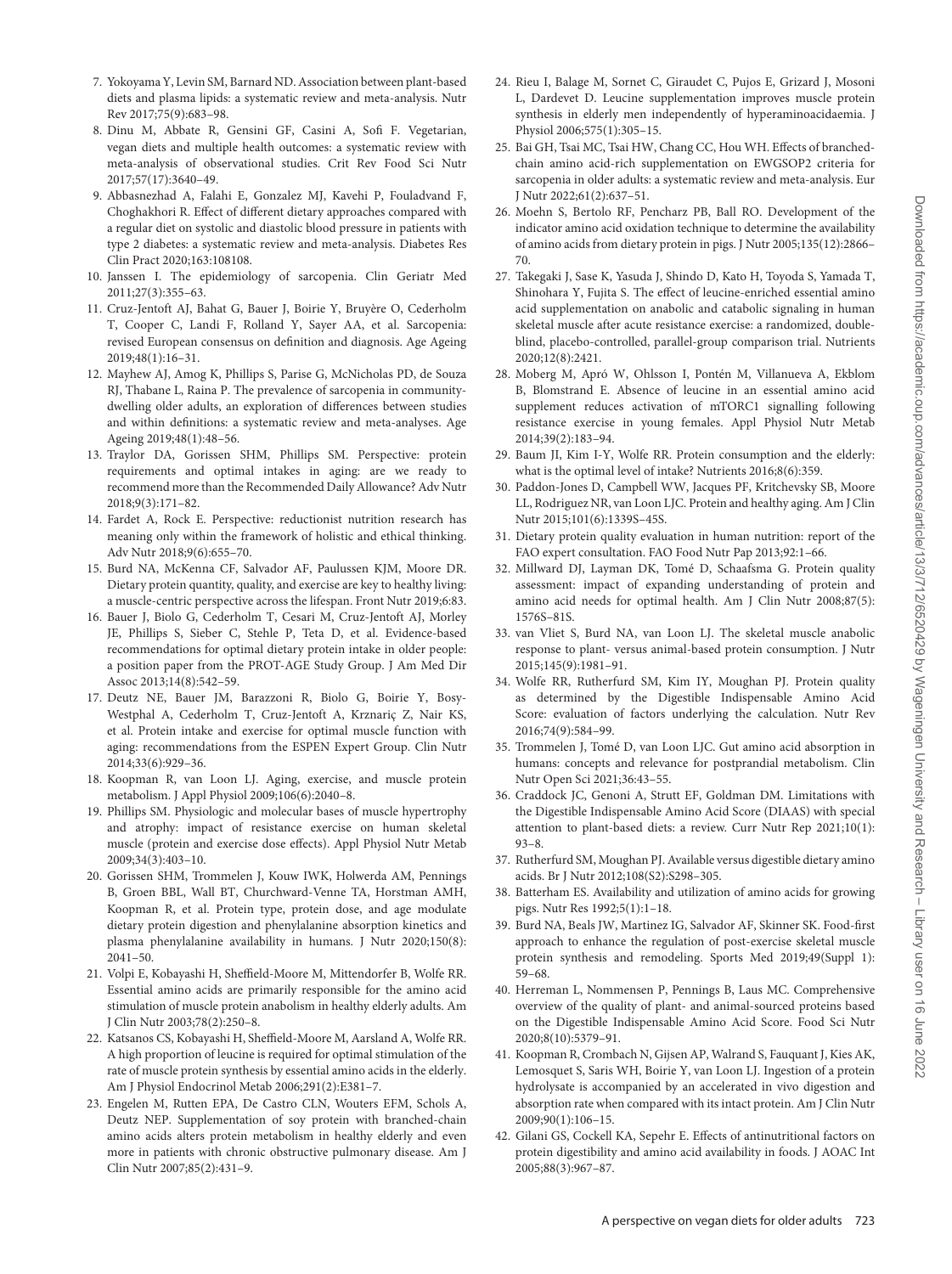- <span id="page-12-0"></span>43. Sarwar Gilani G, Wu Xiao C, Cockell KA. Impact of antinutritional factors in food proteins on the digestibility of protein and the bioavailability of amino acids and on protein quality. Br J Nutr 2012;108(Suppl 2):S315–32.
- <span id="page-12-1"></span>44. Gorissen SHM, Crombag JJR, Senden JMG, Waterval WAH, Bierau J, Verdijk LB, van Loon LJC. Protein content and amino acid composition of commercially available plant-based protein isolates. Amino Acids 2018;50(12):1685–95.
- 45. Rutherfurd SM, Fanning AC, Miller BJ, Moughan PJ. Protein digestibility-corrected amino acid scores and digestible indispensable amino acid scores differentially describe protein quality in growing male rats. J Nutr 2015;145(2):372–9.
- <span id="page-12-14"></span>46. Gorissen SHM, Witard OC. Characterising the muscle anabolic potential of dairy, meat and plant-based protein sources in older adults. Proc Nutr Soc 2018;77(1):20–31.
- <span id="page-12-5"></span>47. Reynaud Y, Buffière C, Cohade B, Vauris M, Liebermann K, Hafnaoui N, Lopez M, Souchon I, Dupont D, Rémond D. True ileal amino acid digestibility and Digestible Indispensable Amino Acid Scores (DIAASs) of plant-based protein foods. Food Chem 2021;338:128020.
- 48. Berrazaga I, Micard V, Gueugneau M, Walrand S. The role of the anabolic properties of plant- versus animal-based protein sources in supporting muscle mass maintenance: a critical review. Nutrients 2019;11(8):1825.
- <span id="page-12-2"></span>49. FAO; WHO; UN University. Protein and amino acid requirements in human nutrition : report of a joint FAO/WHO/UNU expert consultation. Geneva (Switzerland): World Health Organization; 2007.
- <span id="page-12-3"></span>50. Zaromskyte G, Prokopidis K, Ioannidis T, Tipton KD, Witard OC. Evaluating the leucine trigger hypothesis to explain the post-prandial regulation of muscle protein synthesis in young and older adults: a systematic review. Front Nutr 2021;8:685165.
- <span id="page-12-4"></span>51. van Vliet S, Shy EL, Abou Sawan S, Beals JW, West DW, Skinner SK, Ulanov AV, Li Z, Paluska SA, Parsons CM, et al. Consumption of whole eggs promotes greater stimulation of postexercise muscle protein synthesis than consumption of isonitrogenous amounts of egg whites in young men. Am J Clin Nutr 2017;106(6):1401–12.
- <span id="page-12-6"></span>52. Pinckaers PJM, Kouw IWK, Hendriks FK, van Kranenburg JMX, de Groot L, Verdijk LB, Snijders T, van Loon LJC. No differences in muscle protein synthesis rates following ingestion of wheat protein, milk protein, and their protein blend in healthy, young males. Br J Nutr 2021;126(12):1832–42.
- <span id="page-12-7"></span>53. Gorissen SH, Horstman AM, Franssen R, Crombag JJ, Langer H, Bierau J, Respondek F, van Loon LJ. Ingestion of wheat protein increases in vivo muscle protein synthesis rates in healthy older men in a randomized trial. J Nutr 2016;146(9):1651–9.
- <span id="page-12-8"></span>54. Morgan PT, Harris DO, Marshall RN, Quinlan JI, Edwards SJ, Allen SL, Breen L. Protein source and quality for skeletal muscle anabolism in young and older adults: a systematic review and meta-analysis. J Nutr 2021;151(7):1901–20.
- <span id="page-12-9"></span>55. Burd NA, Gorissen SH, van Loon LJ. Anabolic resistance of muscle protein synthesis with aging. Exerc Sport Sci Rev 2013;41(3): 169–73.
- <span id="page-12-10"></span>56. Yang Y, Churchward-Venne TA, Burd NA, Breen L, Tarnopolsky MA, Phillips SM. Myofibrillar protein synthesis following ingestion of soy protein isolate at rest and after resistance exercise in elderly men. Nutr Metab 2012;9(1):57.
- <span id="page-12-11"></span>57. Elliot TA, Cree MG, Sanford AP, Wolfe RR, Tipton KD. Milk ingestion stimulates net muscle protein synthesis following resistance exercise. Med Sci Sports Exercise 2006;38(4):667–74.
- <span id="page-12-12"></span>58. Le Guen MP, Huisman J, Guéguen J, Beelen G, Verstegen MWA. Effects of a concentrate of pea antinutritional factors on pea protein digestibility in piglets. Livestock Prod Sci 1995;44(2):157–67.
- <span id="page-12-13"></span>59. Aguilera JM. The food matrix: implications in processing, nutrition and health. Crit Rev Food Sci Nutr 2019;59(22):3612–29.
- <span id="page-12-15"></span>60. Health Council of the Netherlands. Dietary Reference Intakes: energy, proteins, fats and digestible carbohydrates. The Haguem (Netherlands): Health Council of the Netherlands; 2001.
- <span id="page-12-16"></span>61. Landi F, Calvani R, Tosato M, Martone AM, Ortolani E, Savera G, Sisto A, Marzetti E. Anorexia of aging: risk factors, consequences, and potential treatments. Nutrients 2016;8(2):69.
- <span id="page-12-17"></span>62. Giezenaar C, Chapman I, Luscombe-Marsh N, Feinle-Bisset C, Horowitz M, Soenen S. Ageing is associated with decreases in appetite and energy intake—a meta-analysis in healthy adults. Nutrients 2016;8(1):28.
- <span id="page-12-18"></span>63. Malafarina V, Uriz-Otano F, Gil-Guerrero L, Iniesta R. The anorexia of ageing: physiopathology, prevalence, associated comorbidity and mortality: a systematic review. Maturitas 2013;74(4):293–302.
- <span id="page-12-19"></span>64. Johnson KO, Shannon OM, Matu J, Holliday A, Ispoglou T, Deighton K. Differences in circulating appetite-related hormone concentrations between younger and older adults: a systematic review and metaanalysis. Aging Clin Exp Res 2020;32(7):1233–44.
- <span id="page-12-20"></span>65. Kristensen MD, Bendsen NT, Christensen SM, Astrup A, Raben A. Meals based on vegetable protein sources (beans and peas) are more satiating than meals based on animal protein sources (veal and pork)—a randomized cross-over meal test study. Food Nutr Res 2016;60(1):32634.
- <span id="page-12-21"></span>66. Turnbull WH, Walton J, Leeds AR. Acute effects of mycoprotein on subsequent energy intake and appetite variables. Am J Clin Nutr 1993;58(4):507–12.
- <span id="page-12-22"></span>67. Burley VJ, Paul AW, Blundell JE. Influence of a high-fibre food (mycoprotein) on appetite: effects on satiation (within meals) and satiety (following meals). Eur J Clin Nutr 1993;47(6):409–18.
- <span id="page-12-23"></span>68. Douglas SM, Lasley TR, Leidy HJ. Consuming beef vs. soy protein has little effect on appetite, satiety, and food intake in healthy adults. J Nutr 2015;145(5):1010–6.
- <span id="page-12-24"></span>69. Bayham BE, Greenway FL, Johnson WD, Dhurandhar NV. A randomized trial to manipulate the quality instead of quantity of dietary proteins to influence the markers of satiety. J Diabetes Complications 2014;28(4):547–52.
- <span id="page-12-25"></span>70. Mendonça N, Hill TR, Granic A, Davies K, Collerton J, Mathers JC, Siervo M, Wrieden WL, Seal CJ, Kirkwood TB, et al. Macronutrient intake and food sources in the very old: analysis of the Newcastle 85+ Study. Br J Nutr 2016;115(12):2170–80.
- 71. Smeuninx B, Greig CA, Breen L. Amount, source and pattern of dietary protein intake across the adult lifespan: a cross-sectional study. Front Nutr 2020;7:25.
- 72. Tieland M, Borgonjen-Van den Berg KJ, van Loon LJ, de Groot LC. Dietary protein intake in community-dwelling, frail, and institutionalized elderly people: scope for improvement. Eur J Nutr 2012;51(2):173–9.
- <span id="page-12-26"></span>73. Hengeveld LM, Pelgröm ADA, Visser M, Boer JMA, Haveman-Nies A, Wijnhoven HAH. Comparison of protein intake per eating occasion, food sources of protein and general characteristics between community-dwelling older adults with a low and high protein intake. Clin Nutr ESPEN 2019;29:165–74.
- 74. Tieland M, Borgonjen-Van den Berg KJ, Van Loon LJ, de Groot LC. Dietary protein intake in Dutch elderly people: a focus on protein sources. Nutrients 2015;7(12):9697–706.
- 75. Berner LA, Becker G, Wise M, Doi J. Characterization of dietary protein among older adults in the United States: amount, animal sources, and meal patterns. J Acad Nutr Diet 2013;113(6):809–15.
- 76. Hone M, Nugent AP, Walton J, McNulty BA, Egan B. Habitual protein intake, protein distribution patterns and dietary sources in Irish adults with stratification by sex and age. J Hum Nutr Diet 2020;33(4):465–76.
- 77. Gingrich A, Spiegel A, Gradl JE, Skurk T, Hauner H, Sieber CC, Volkert D, Kiesswetter E. Daily and per-meal animal and plant protein intake in relation to muscle mass in healthy older adults without functional limitations: an enable study. Aging Clin Exp Res 2019;31(9):1271–81.
- <span id="page-12-27"></span>78. Hengeveld LM, Boer JMA, Gaudreau P, Heymans MW, Jagger C, Mendonça N, Ocké MC, Presse N, Sette S, Simonsick EM, et al. Prevalence of protein intake below recommended in community-dwelling older adults: a meta-analysis across cohorts from the PROMISS consortium. J Cachexia Sarcopenia Muscle 2020;11(5):1212–22.